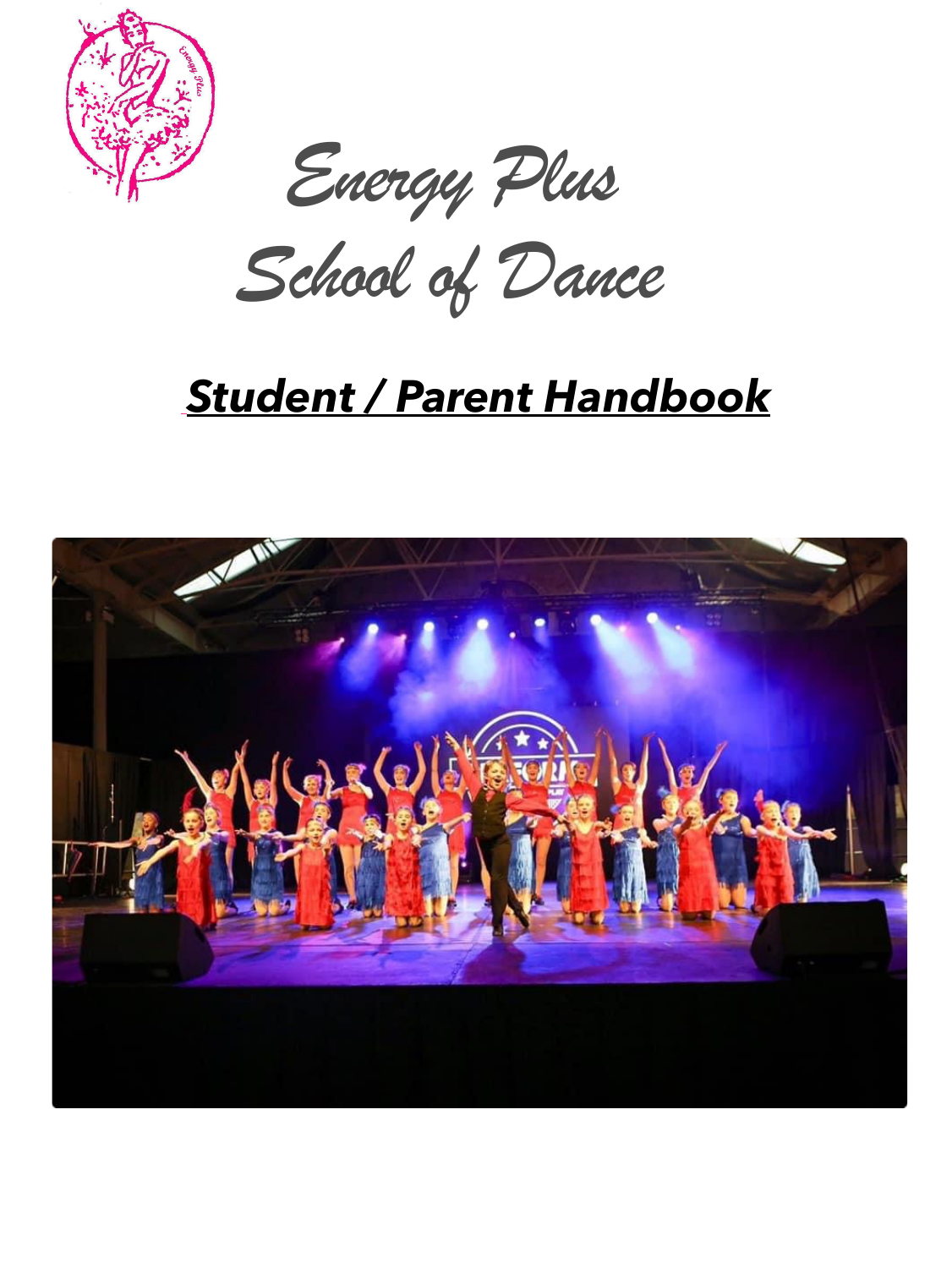

# *Contents*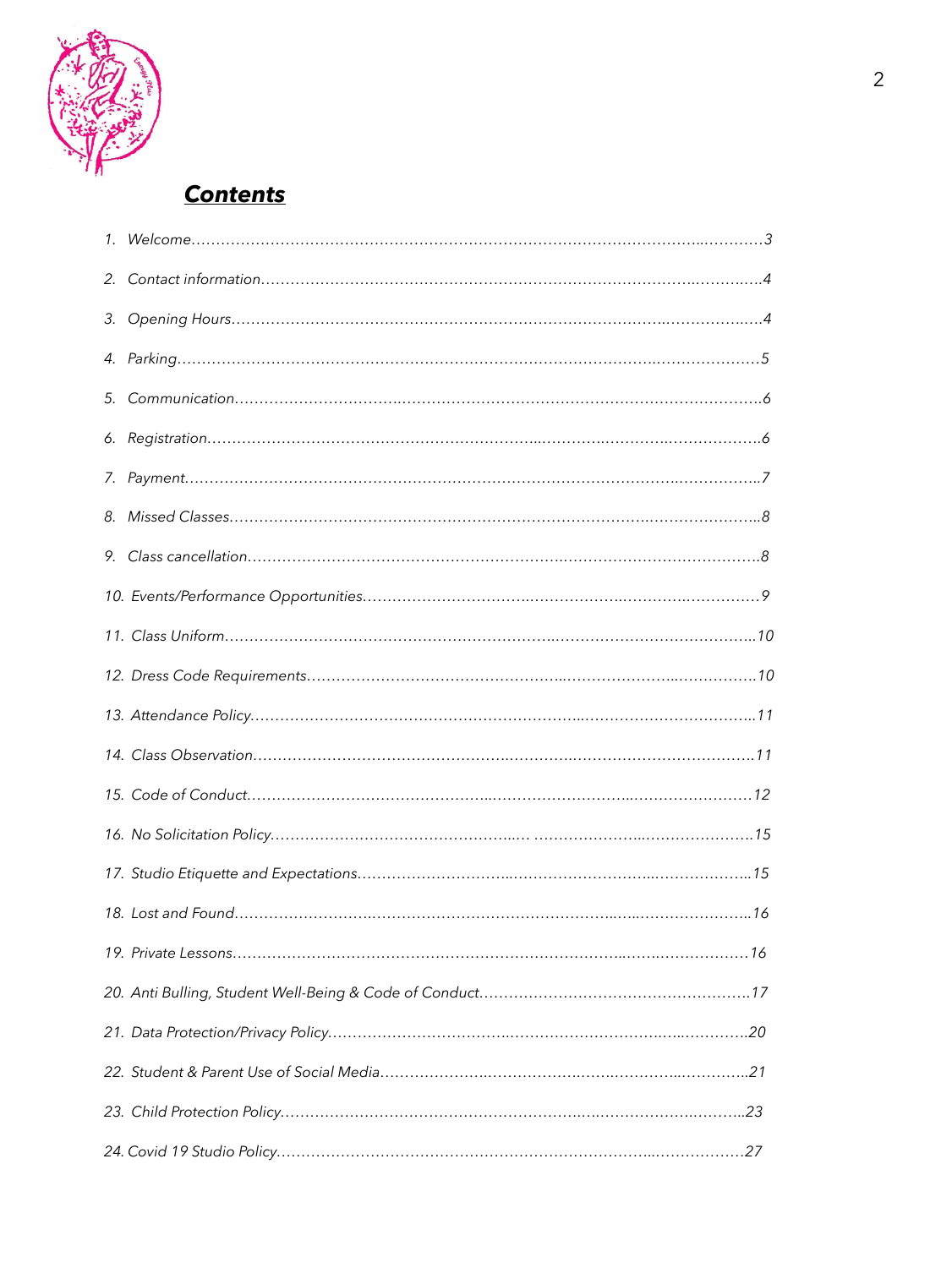

## *Welcome*

Welcome to Energy Plus School of Dance. Founded in 1983 in Coventry, UK. Energy Plus School of Dance arrived in Mullingar in 1989. Energy Plus is a member of the Associated Board of Dance (A.B.D). Subjects taught are Ballet, Tap, Modern, Lyrical, Acro, Contemporary, Hip Hop and Musical Theatre. Children are taught from the age of 3 and are trained for examination, competition, demonstration and show work.

Our philosophy is to develop a joy and love for performance through dance technique, self discipline and self expression. Our instructors are experienced dance educators and professional performers who have the necessary knowledge to teach students of varying ages and abilities. Our classes and programmes of study are designed and dedicated to helping each child reach their full potential. We believe that all children benefit from dance and arts activities. We strive to create an environment in which each student develops self discipline, self confidence and enthusiasm for the performing arts. Students will be given opportunities to take part in many events and to progress through graded programmes of study.

Energy Plus sets class capacities that allow instructors to get to know each student as an individual and ensure that students receive the personal attention they need.

When it comes to class placement, we take time to assess each student on skill, maturity, strength, technique and their understanding of the class material. The general number of years per level is 3-4 years. We are all about encouraging our students to be confident. It is far more beneficial for new students to be promoted to a new class than to be placed in a class that is too challenging for them. For this reason, we may choose to move your child to a more advanced class when we've had a chance to get to know them.

Each student progresses at a different rate based on many factors. We will always recommend what we feel is the class best suited for each student based on our many years of teaching experience.

We look forward to meeting you and your child, and welcoming you to our Energy Plus dance family.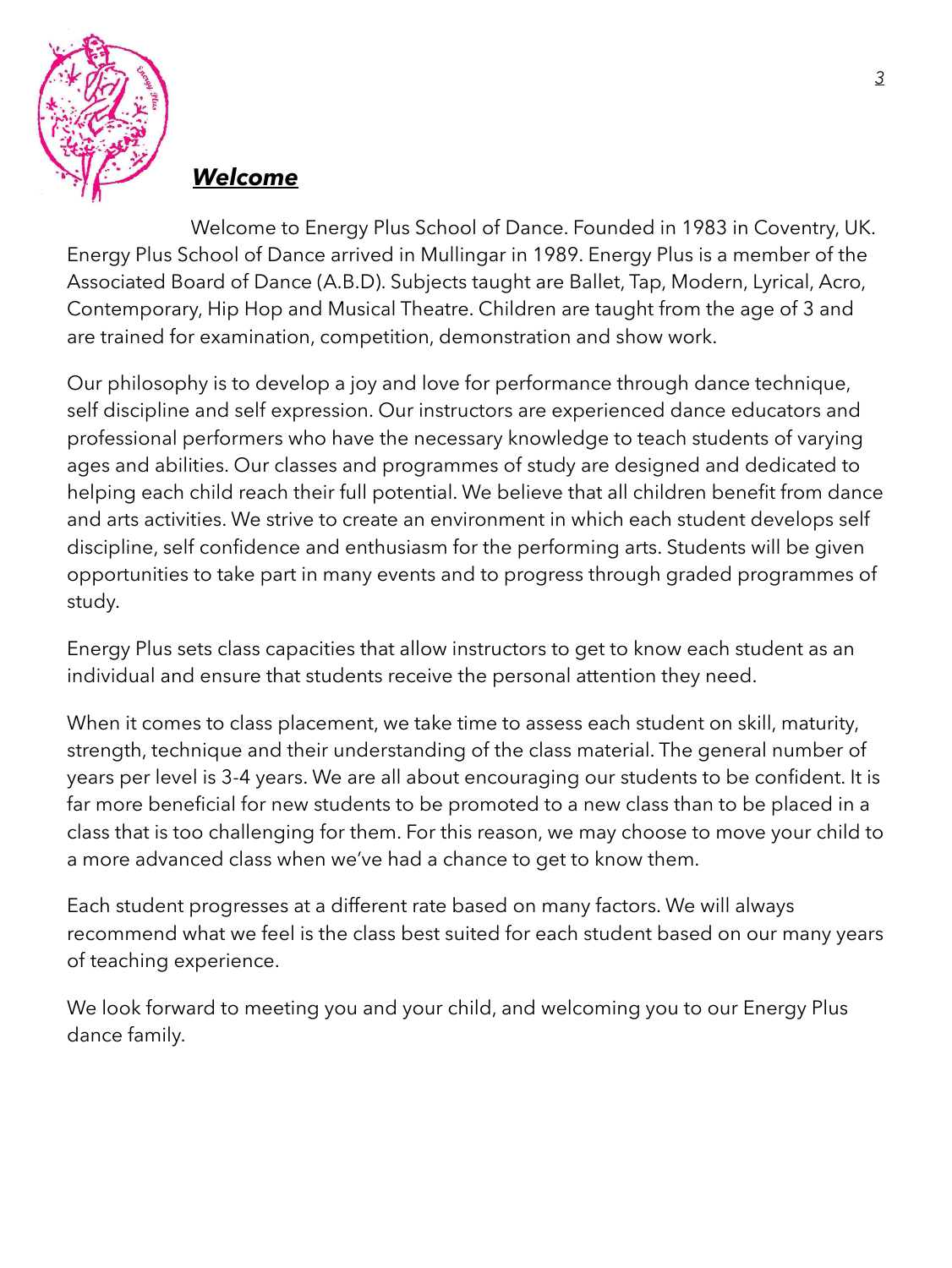

# *Contact Information*

*Email: [energyplussod@gmail.com](mailto:energyplussod@gmail.com)*

*Phone: 0862375910* 

*Website: [www.energyplusschoolofdance.com](http://www.energyplusschoolofdance.com)*

*Facebook: Energy Plus Studios*

*Instagram: Energy Plus Studios*

*- Please restrict calls and messages to between 9am-9pm Monday-Saturday, thank you.*

# *Opening Hours*

Tuesday-Friday: 3pm-9pm

Saturday: 9.30am-6.30pm

*-* Parents, please be mindful that when we are busy teaching we cannot interrupt classes to answer your enquiries. Introductory visits to our studio are very welcome, but are by appointment only.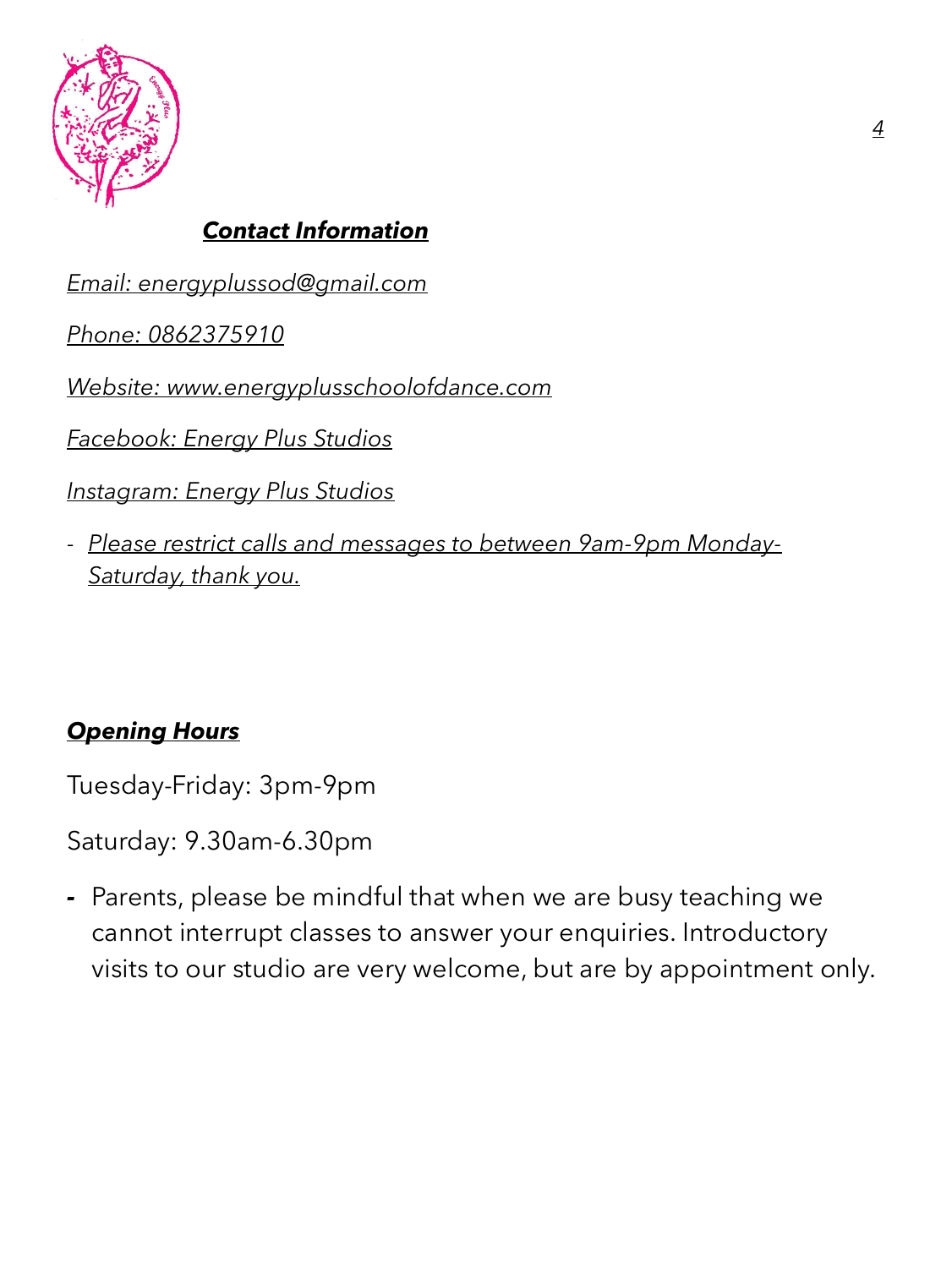

# *Parking*

Our studio is situated on private property with adequate parking facilities for our students. We operate a one way system which must be adhered to by all parents.

Under no circumstances will parents be permitted to park on the roadside in front of our premises or entrance/ exit. This is to ensure the safety of our students and neighbours. All parents are expected to cooperate with this policy.

The management cannot accept any liability for loss or damage caused to any vehicle or its contents whilst parked at our facility. Vehicles are left entirely at the owners risk.

 When possible, we recommend that parents drop and go to free up parking spaces.

Our studio is ideally located close to local shopping centres:

|  |  | Harbour Place Shopping Centre2.8km |
|--|--|------------------------------------|
|  |  |                                    |

|  | Tesco Shopping Centre1.7km |  |
|--|----------------------------|--|
|--|----------------------------|--|

- Hughes Eurospar…………………………2.3km
- Supermacs Ardlee……………………….2.5km
- Or why not visit our local lake?

Lough Owel Tullaghan…………………..2.2km

So lots of places nearby to grab a coffee while you wait for your little dancer.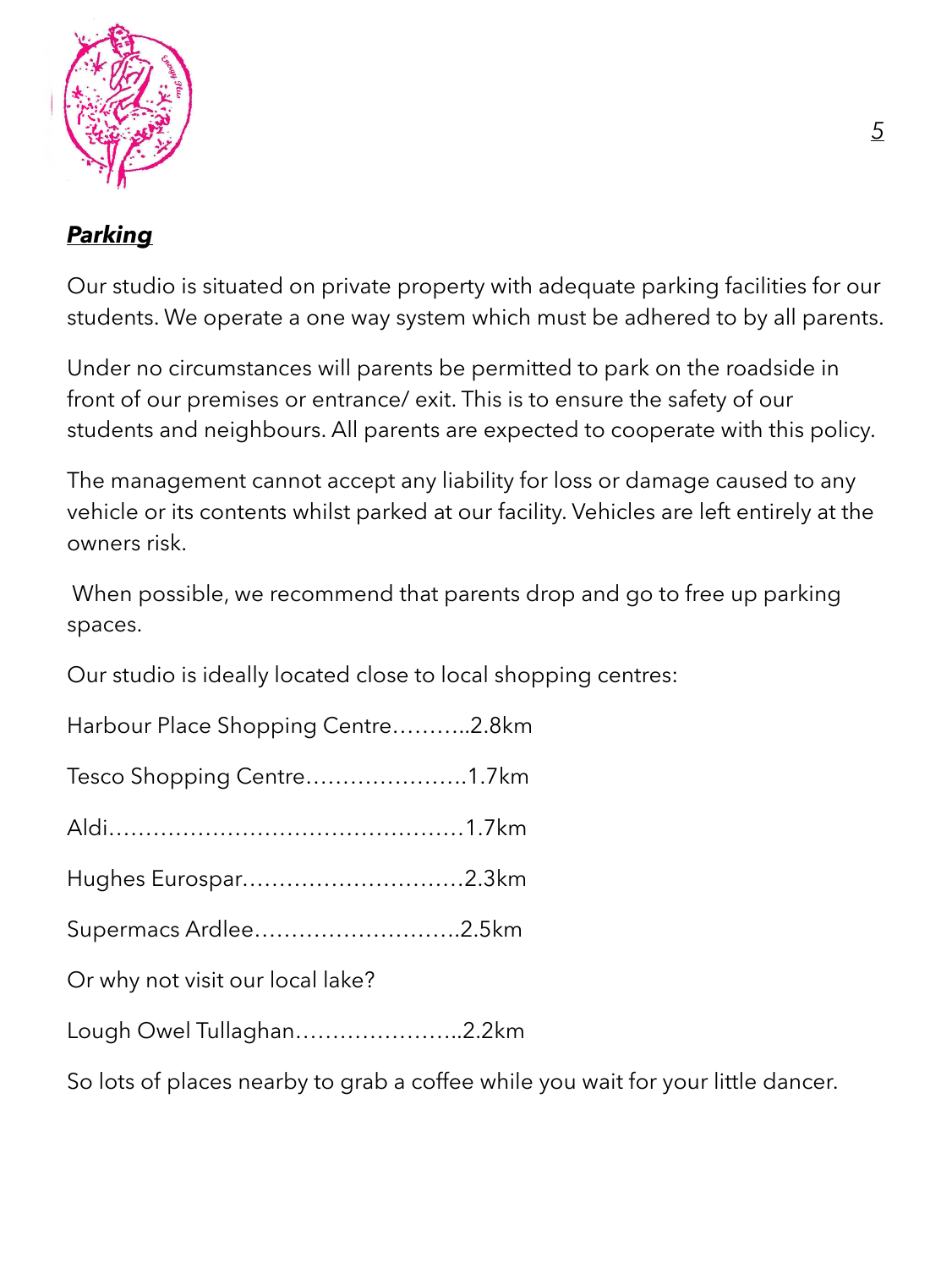

## *Communication*

Energy Plus primarily uses email to communicate information to families. Please ensure that your current email address and all current contact details are on file with our office (student record form must be kept up to date).

We believe that good communication is necessary and very important to your child's progress and overall experience. Always feel free to bring any questions or concerns to our attention, if you have a matter to discuss with your child's instructor we ask that where possible, you communicate by email. Of course, sometimes it is necessary to discuss your child's needs on the day, and we are happy to do so.

# *Registration*

New students must fill out our student record document, which can be found at studio reception or on our website.

Please ensure you pass on any of your child's medical conditions so that we can properly understand their needs and give them the best experience possible.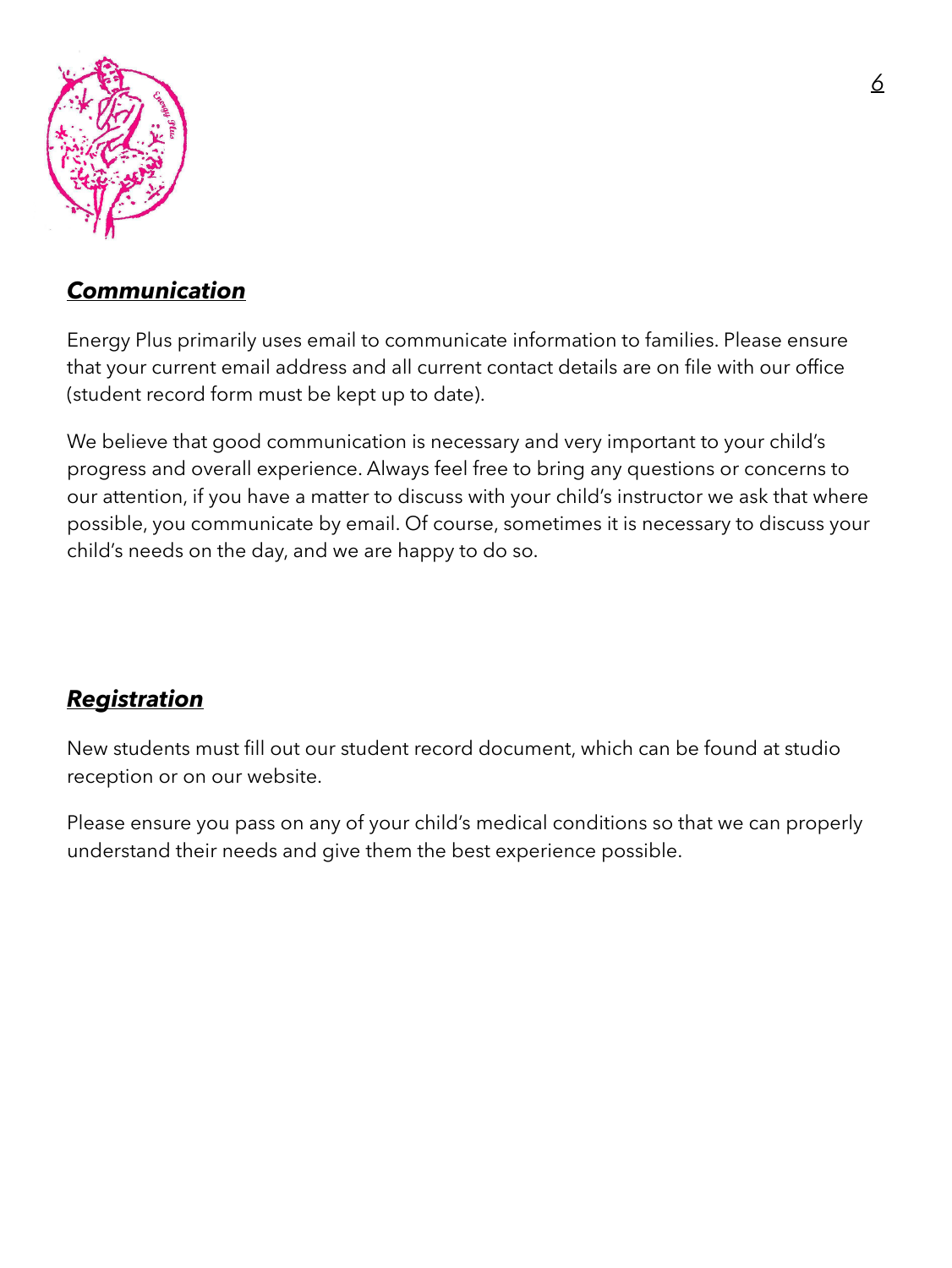

## *Payment*

Price lists are on display in our reception and students will receive payment information each term.

- Term 1: September-Christmas
- Term 2: January-Easter
- Term 3: Easter- Summer
- Term payments can be made in 3/4 equal instalments.
- New students may pay for class 1 before committing to a full term.
- Payments must be made as follows;
- 1. By bank transfer (details forwarded on request)
- 2. Students can bring payment in named envelope to class.

# *Payment plans*

Term payments can be split in to 3 or 4 equal payments in advance as instructed each term.

#### **- Family discounts:**

Energy Plus offers 10% discount to siblings. We also offer a number of discounts to students attending multiple classes. Parents will be notified about all available discounts.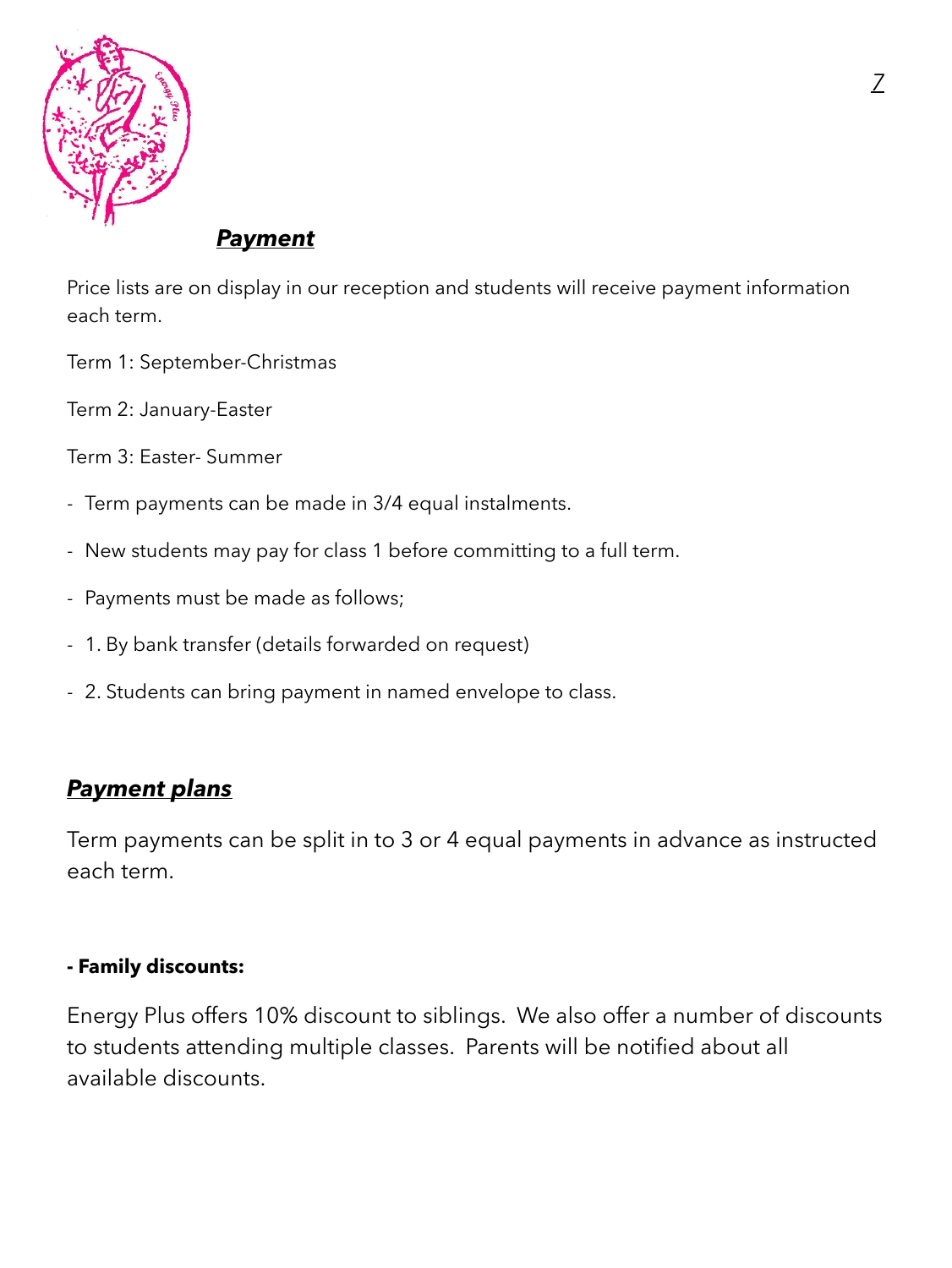## *Missed classes*

Energy Plus will not refund for missed classes.

If classes are cancelled by Energy Plus , fees for cancelled session will be refunded or a class replacement will be offered.

Please note that all payments for previous term must be up to date before commencing the next term . Class places cannot be guaranteed if fees are outstanding.

# *Class Cancellation*

Energy Plus reserves the right to cancel any class that does not meet minimum enrolment.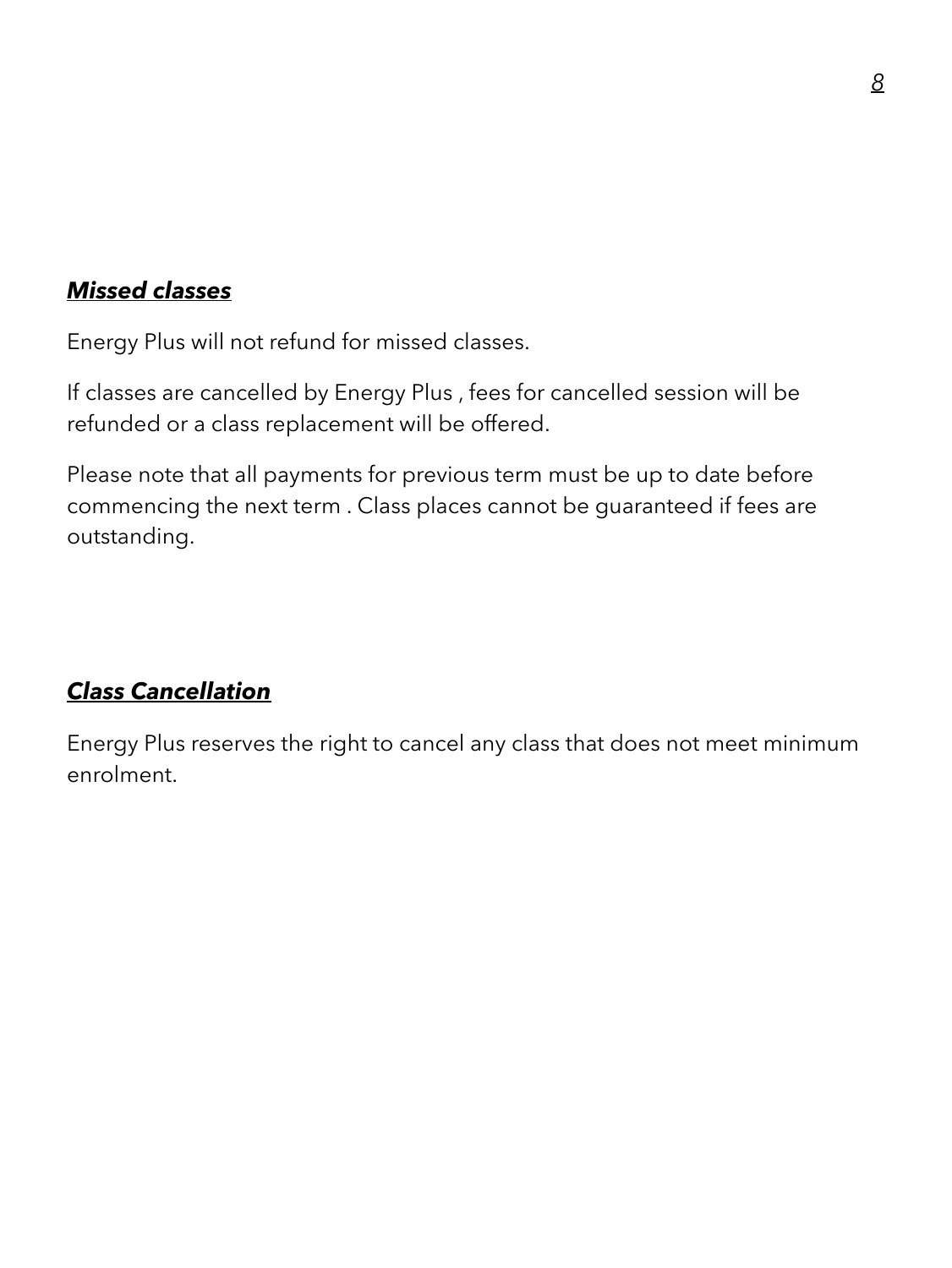

# *Events/ Performance Opportunities*

All Energy Plus students are given the opportunity to take part in many events throughout our dance year. These include:

- 1. Annual musical productions
- 2. Freestyle competitions
- 3. Festivals (home and away)
- 4. Graded examinations
- 5. End of year show

Please note, poor attendance may mean that your child has not reached the required standard, therefore good attendance is essential. Participation in all events are optional but please remember, once you have decided to take part in an event , costumes and choreography are organised. If you drop out of event at short notice this affects your classmates choreography and progress. Students that withdraw from events at short notice without a valid reason may not be invited to take part in future events.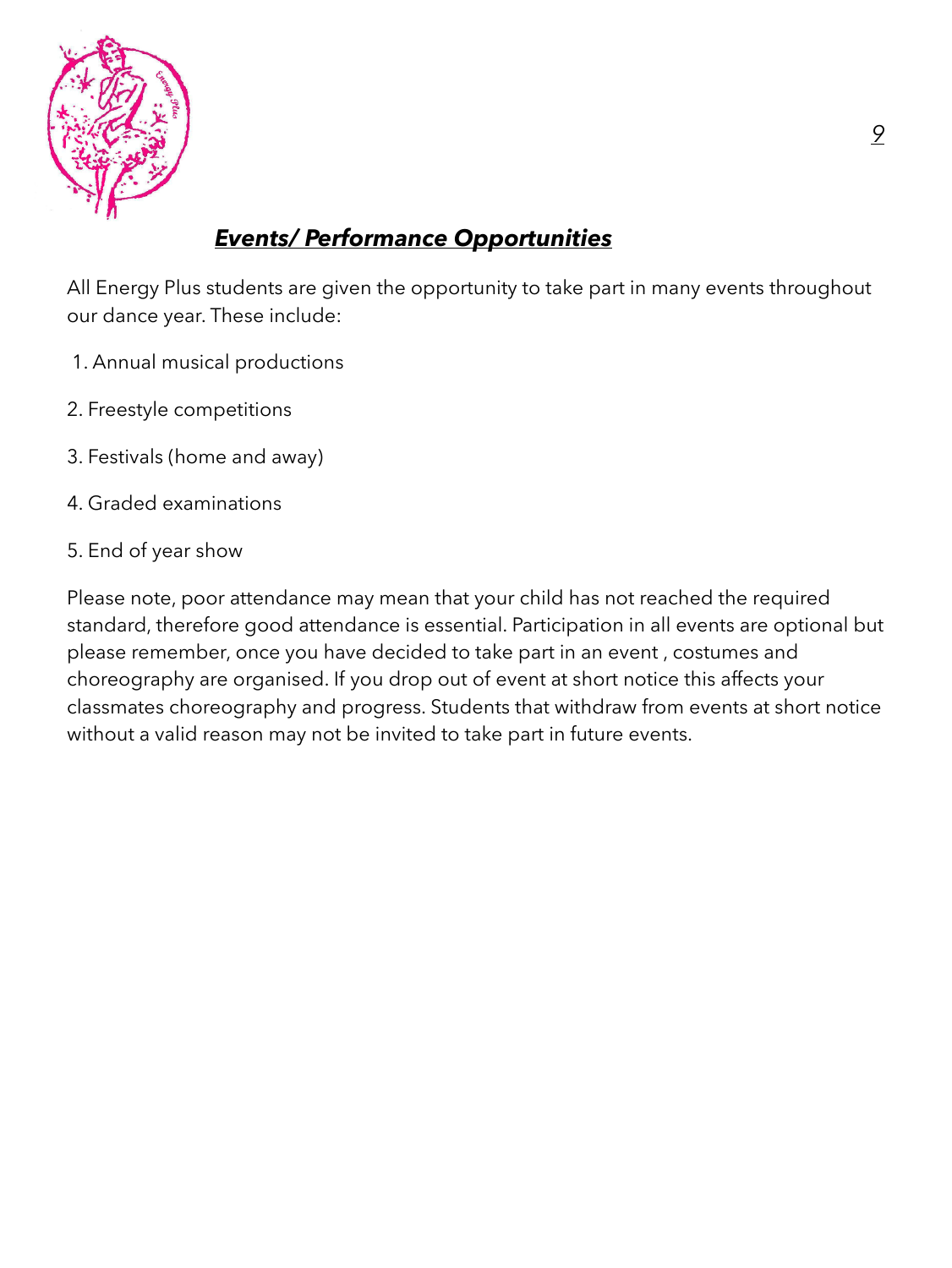

# *Class Uniform*

| Girls:                                                                              | <b>Boys:</b>                             |  |  |  |
|-------------------------------------------------------------------------------------|------------------------------------------|--|--|--|
| A.B.D. leotard                                                                      | Energy Plus t-shirt                      |  |  |  |
| Black footless tights                                                               | Black cycling shorts/leggings/jazz pants |  |  |  |
| Black tap shoes                                                                     | Black tap shoes                          |  |  |  |
| <b>Pink Ballet shoes</b>                                                            | <b>Black ballet shoes</b>                |  |  |  |
| Black jazz shoes                                                                    | Black jazz shoes                         |  |  |  |
| All required uniform, Energy Plus t shirts and hoodies can be ordered at reception. |                                          |  |  |  |

## *Dress Code Requirements:*

Jewellery of any kind should not be worn in class. Hair must be secured neatly in a pony tail or low bun, away from the face. Please do not wear head bands to class as they tend to fall out and become a distraction to students.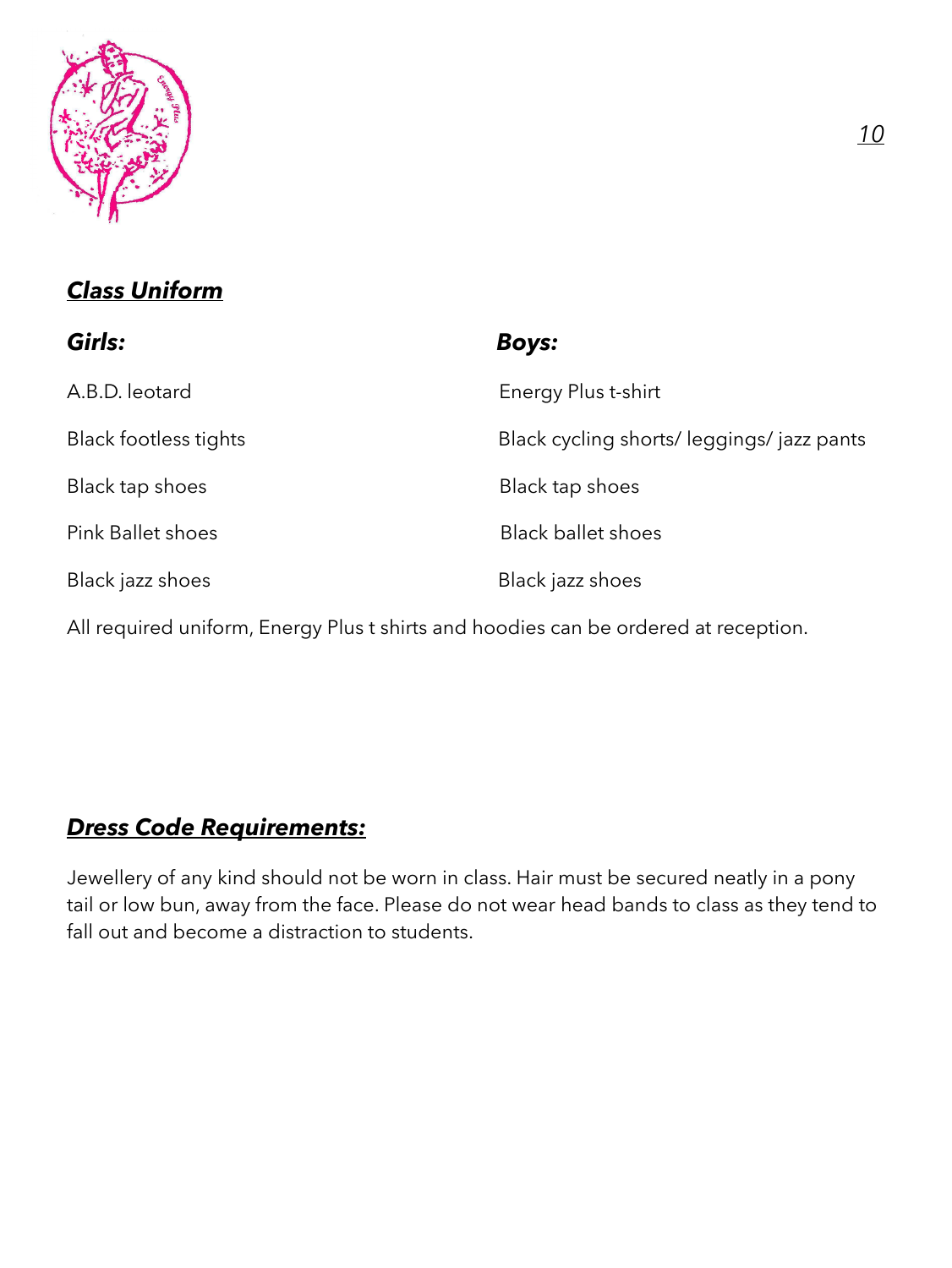

# *Attendance Policy*

A students progress will depend on regular and consistent participation in class. Excessive absences will slow down the students ability to

progress and could prevent the student from participating in performance opportunities. If an Inter/Senior student is absent from a class they are responsible for learning the steps taught in the lesson missed.

Students are expected to be on time for class so that they can participate fully in the class warm up.

Please do not send your child to class if he/she has an illness that could be passed onto other students.

Refunds will not be granted for missed classes, please notify Energy Plus if your child will have to miss two consecutive classes.

Questions regarding a students class level should be directed to their instructor.

# *Class Observation*

We ask parents to stand away from the viewing window if the students are distracted, this is particularly important for our younger dancers. No visitors are permitted in the studio during class time.

Parents are able to watch their dancer during designated observation weeks. While observing class , please do not distract your child. We ask that you leave the room with any younger children who may be restless or distracting. You will be emailed the dates of observation weeks in advance. They typically take place at the end of term.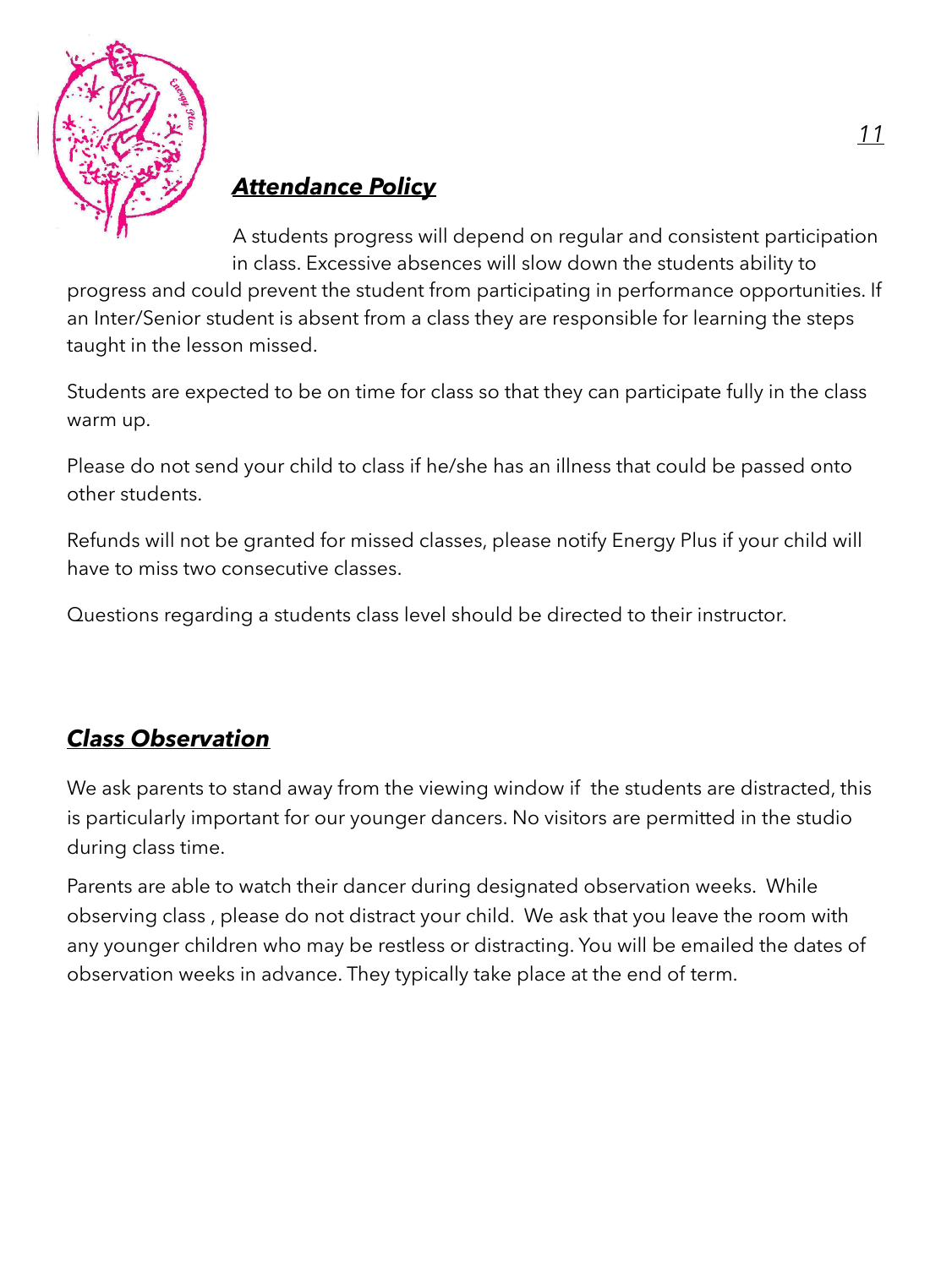

# *Code of Conduct*

## **Student code of conduct:**

- **-** For all students to be aware of Energy Plus anti bullying policy.
- **-** To abide by Energy Plus teacher guidelines at all times, including listening without interruption and to not be disruptive during class time.
- **-** To act in a manner that is respectful and courteous to all.
- **-** To not deliberately exclude other students.
- **-** To not ridicule or snigger at other students dancing skills.
- **-** Be helpful and generous by supporting other student learning.
- **-** To not bully, harass or intimidate any other student.
- **-** To not post messages on social media of a derogative nature in regards to any Energy Plus student, teacher or parent.
- **-** Never threaten by way of physical violence another student or teacher.
- **-** Phones are not to be used in class and should be turned off or on mute.
- **-** Profanity, unsportsmanlike conduct and gossip will not be tolerated.
- **-** Students will conduct themselves in an appropriate manner at all performances and events.
- **-** Any inappropriate or slanderous remarks on any social media site will be cause for immediate dismissal from our studio.
- **-** Students should arrive a few minutes before class is scheduled to begin, to allow time to change.
- **-** Please note, knowledge and understanding will vary in accordance to age range and maturity of each individual student. It is therefore recommended that all parents discuss the code of conduct with their children/ families to ensure the best possible. understanding and knowledge of behavioural expectations, in compliance with the policy as set out in the document.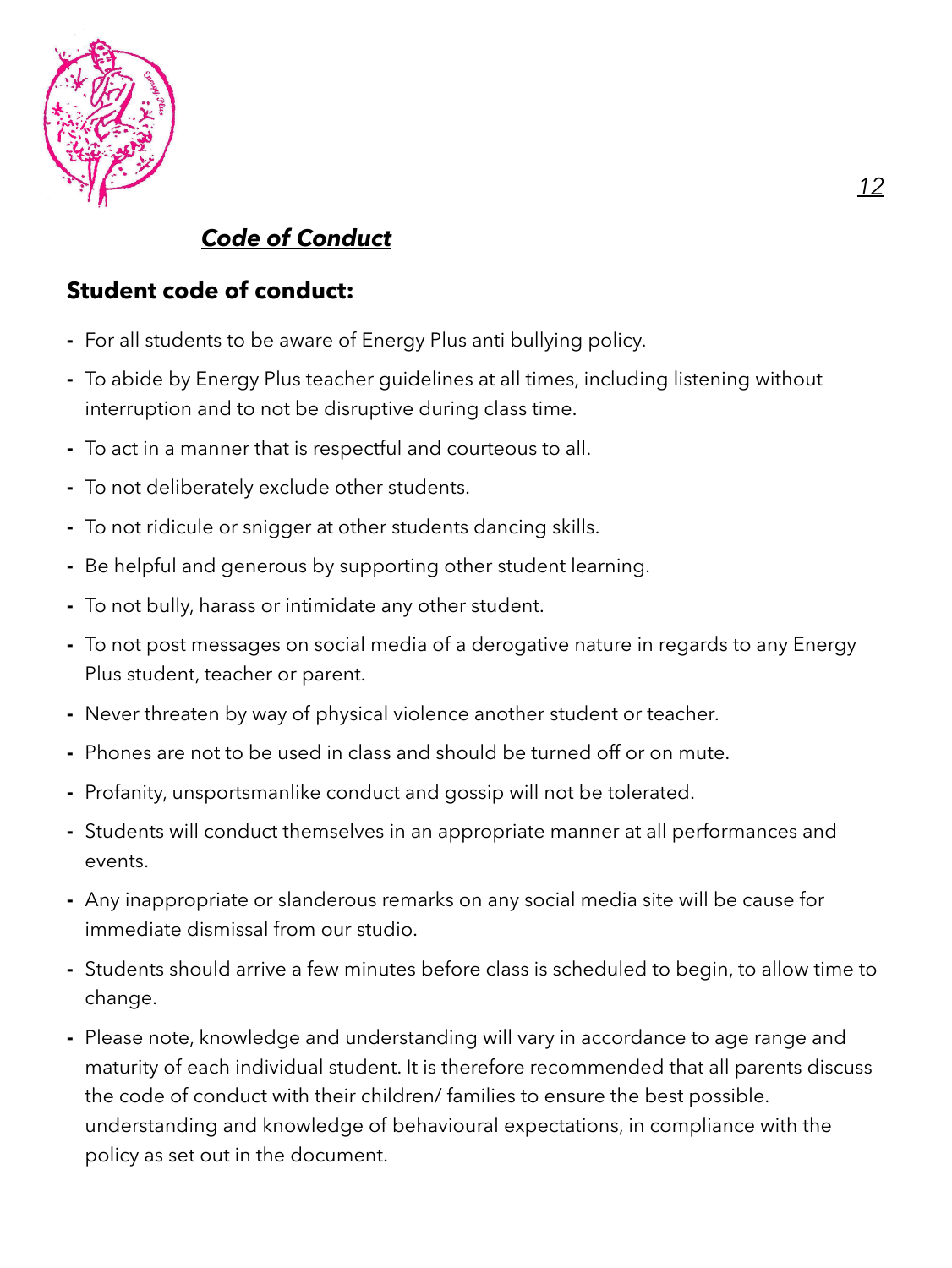

# **Teacher Code of Conduct:**

- For all teachers, including student helpers, to be aware of the Energy Plus anti bullying and code of conduct policy.
- For teachers to outline expectations and class time rules to students to ensure the best possible teaching experience.
- To promote team work and support students with this practice.
- For teachers to act in a manner that demonstrates a positive role model for all students and parents.
- To act in a manner that is respectful and courteous to all.
- To support and encourage all student learning levels.
- To not discuss students and or teachers with other students or make derogative comments about other dance disciplines.
- To monitor all student behaviour and condemn any bullying, harassment or intimidating behaviour.
- To not post messages on social media of a derogative nature in regards to any student or teacher.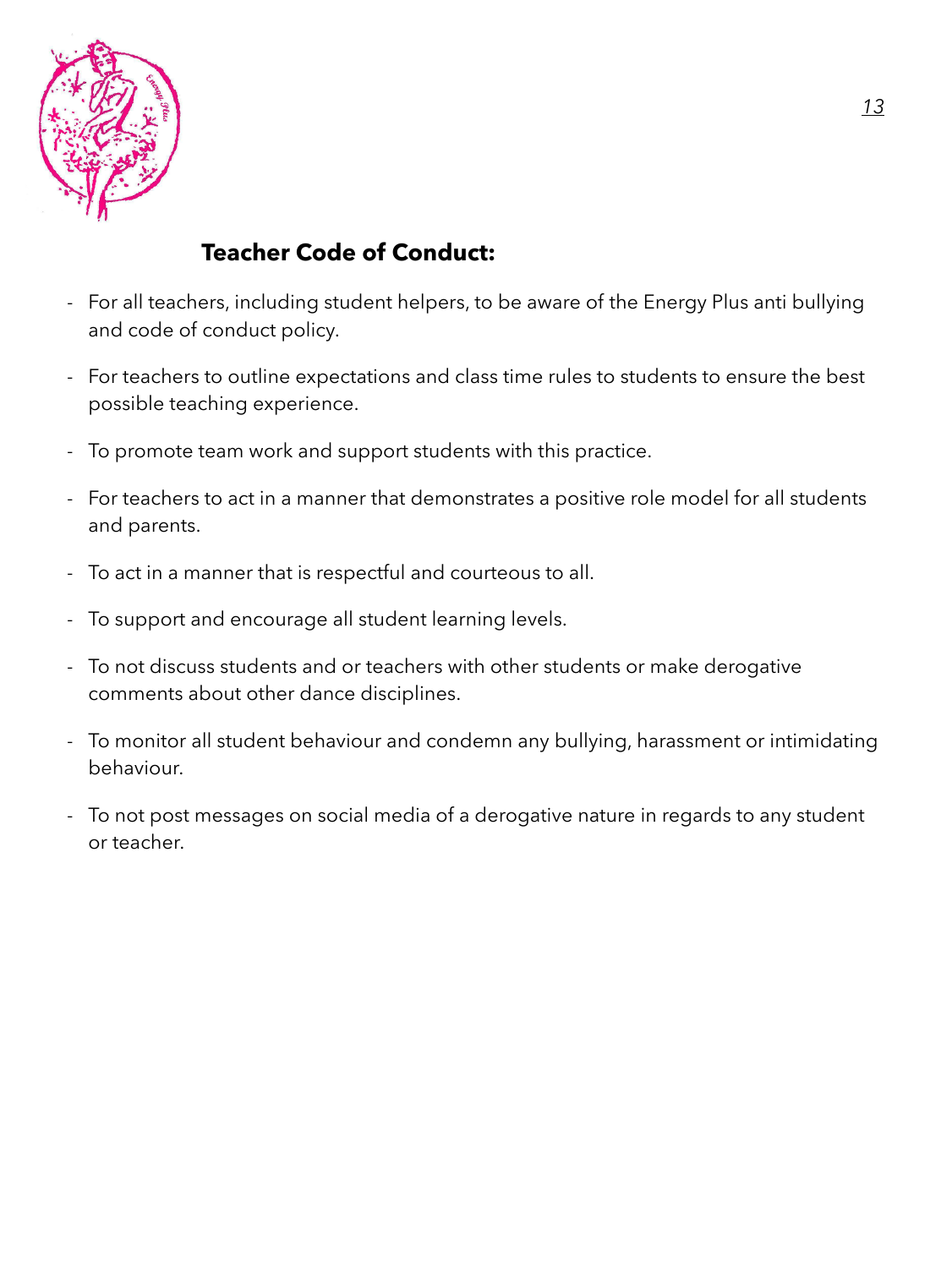

# **Parent Code of Conduct:**

- For all parents to be aware of the Energy Plus anti bullying and code of conduct policy.
- For parents to support students understanding and compliance of the policy as outlined.
- To support the dance curriculum as implemented by the teachers including student differences pertaining to skill level.
- For parents to support students to comply with teacher and class time expectations as set out by the teacher.
- To act in a manner that is respectful and courteous to all.
- For parents to be a role model for all students and parents alike.
- To not post messages on social media of a derogative nature in regards to any student or teacher.
- To not make comments of a derogative nature in regards to any students dance abilities.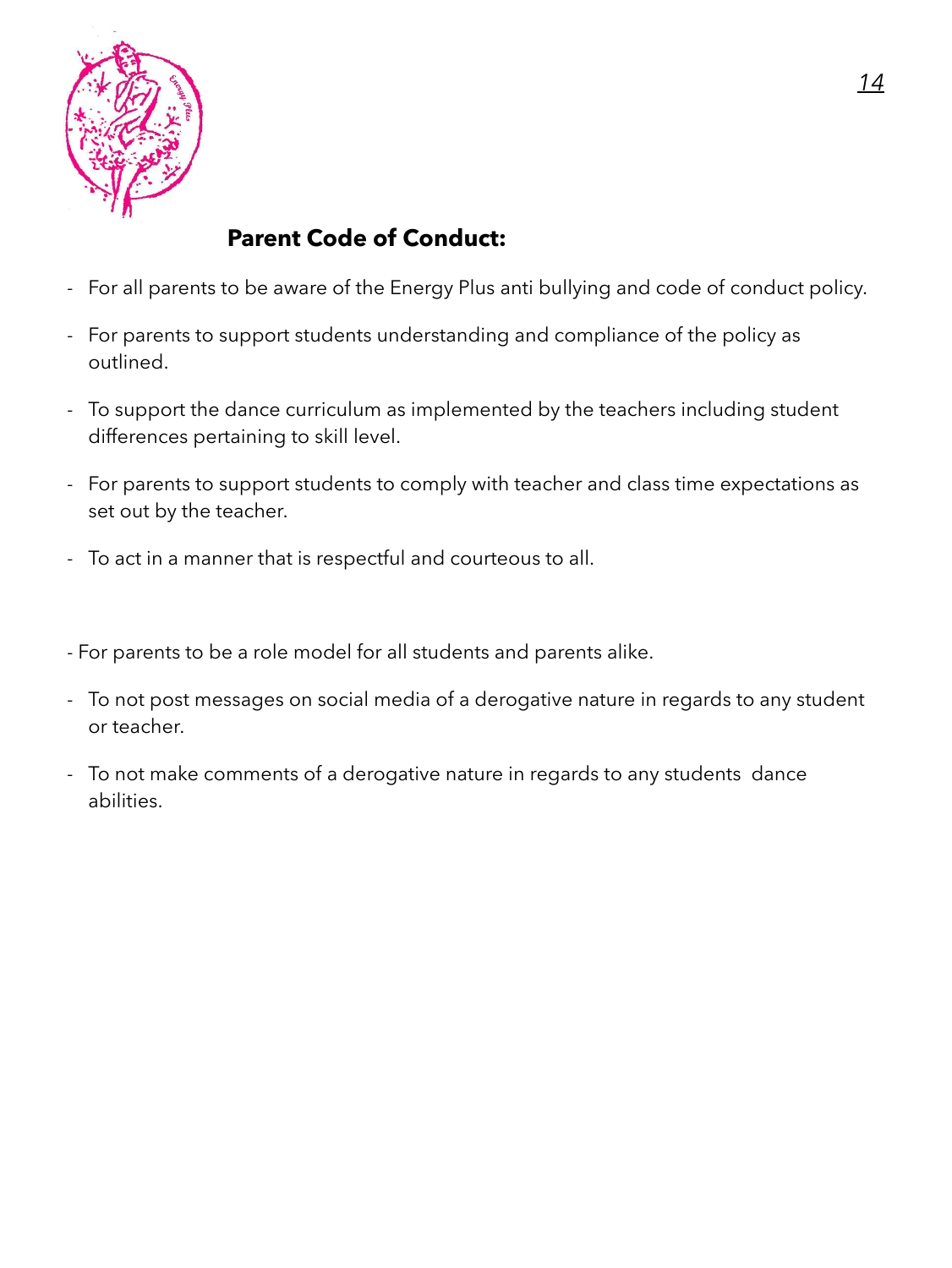

#### *No Solicitation Policy*

Out of respect for Energy Plus and what we have created we ask that no student / parents of students currently taking classes at Energy Plus and recently thereafter solicit / recruit or attempt to solicit / recruit Energy Plus students / teachers or parents relating to dance tuition or performance.

Solicitation / recruitment is disrespectful, unprofessional and unethical. It will not be tolerated and will result in immediate expulsion.

## *Studio Etiquette and Expectations*

- Children should never be left unattended in the reception before, during or after class.
- A teacher must be present in the studio before children are allowed to enter.
- Unacceptable behaviour could result in dismissal from class.
- Parents must be prompt in picking up students after class.
- Please do not send your child to class if they have a fever or if they have symptoms that are contagious.
- It is the parents responsibility to notify us if their child will be missing more than two consecutive weeks of class for any reason.
- We recommend that students wear appropriate clothing for the weather while entering and leaving the building.
- Energy Plus is a smoke free environment.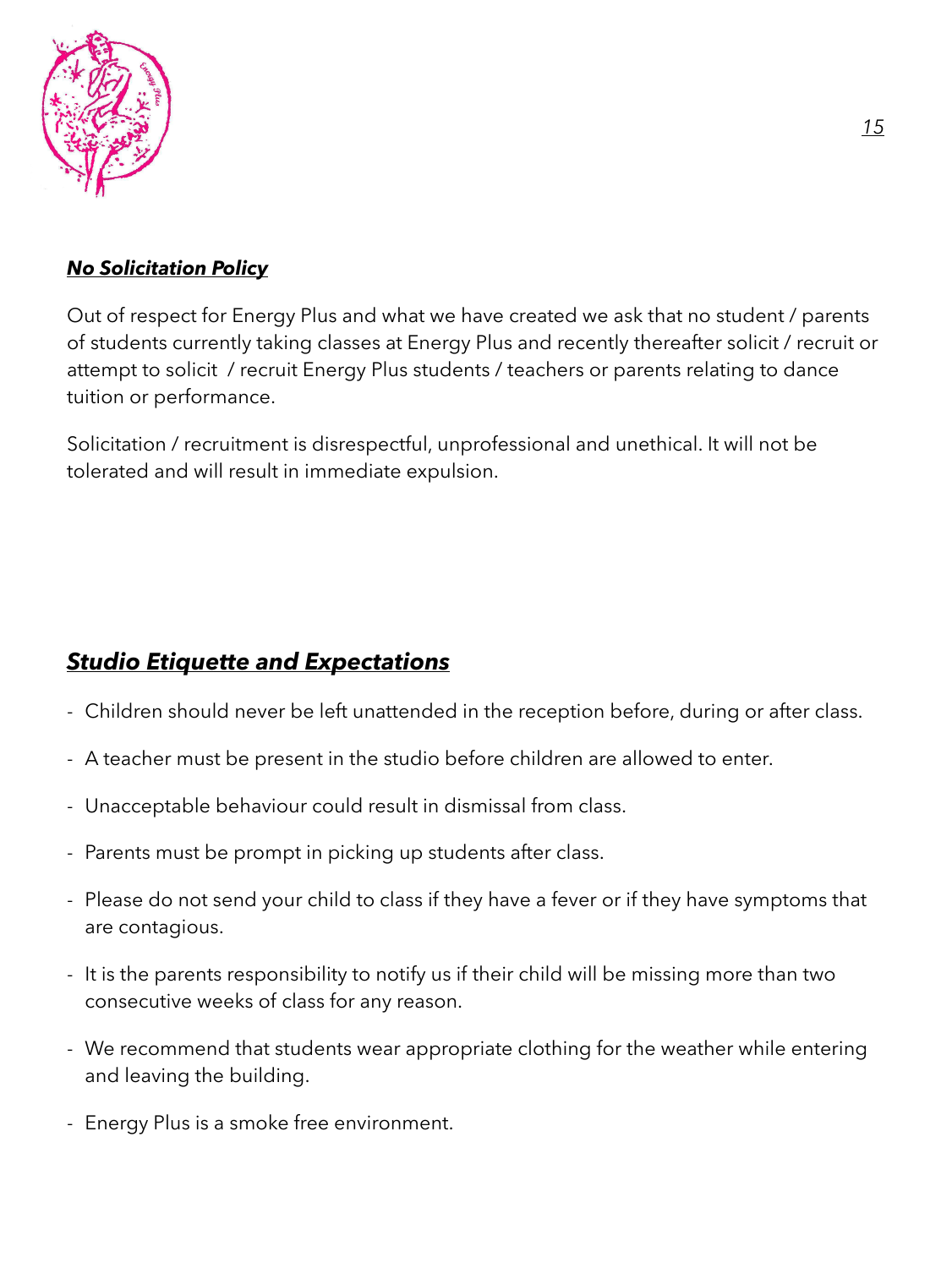

# *Lost and Found*

Please mark all dance attire, shoes and dance bags with students name in indelible ink. Items that are found that are marked with a name will be kept in our office for one week. Items that are not marked will be placed in the lost and found. Unclaimed clothing items will be donated to charity.

Any items found on-site at a performance or rehearsal will be brought back to the studio.

## *Private Lessons*

Private lessons are available in a wide range of styles and levels. Lesson material is based on your individual needs and moves at a pace that is comfortable for you. Private lessons can be used to help students with grade work, to create solo/duet/trios for festival and show work or simply as an extra class for your enjoyment. Please note the private lessons are an optional extra.

Parents / students should not feel pressured into taking private lessons, as all students will progress in their group lessons.

If you are interested in private lessons for your child, please contact reception.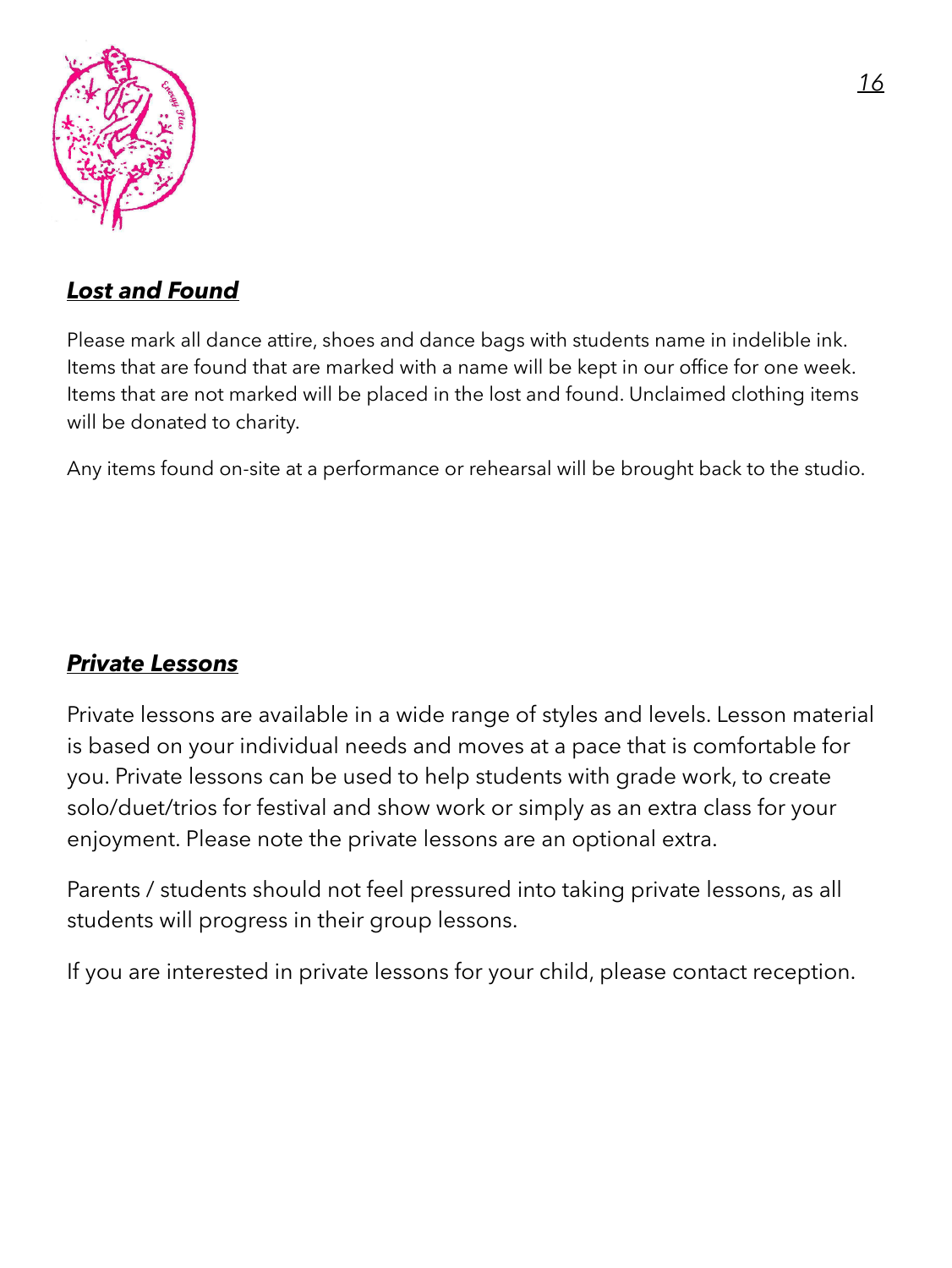

# *Anti Bullying / Student Well being policy*

Energy Plus aim to uphold the values and integrity of the school ensuring the best possible opportunity for students to learn the art of dance and musical theatre. Classes are taught by professionally trained and accredited teachers. The school began in 1983 and throughout this time has continued to provide a warm and friendly school environment for all students, teachers and parents.

Energy Plus is committed to ensuring that we operate a school that is free of bullying and harassment of any description, adopting a 'zero tolerance' policy that provides a platform to support the rights of all school attendees. We have developed a Code of Conduct to ensure that all students, teachers, parents and visitors to the school are treated respectfully and without discrimination. The code is a set of key guidelines for which every school participant is expected to comply and uphold with a specific focus on students, teachers and parents.

Energy Plus recognises the vulnerability of its students in terms of age range and aims to be proactive in providing a safe and secure school environment. Bullying, harassment and intimidation is a serious offence which impacts on a person's self esteem and can cause other associated issues. It is our belief that collectively the school community can work toward reducing the potential of bullying and harassment including all other inappropriate behaviours through clear communication strategies coupled with a code of conduct guide.

Energy Plus welcomes all students and parents to make contact should a problem arise .All information to be treated as strictly confidential and will be dealt with appropriately

Please direct all enquiries to ;The Principal [energyplussod@gmail.com](mailto:energyplussod@gmail.com)

### **Purpose:**

To implement a policy that aims to protect as well as uphold and safeguard the rights including the well being of all school attendees being students, teachers, parents and visitors.

To promote the school's values and model appropriate behaviour through a collaborative and respectful approach.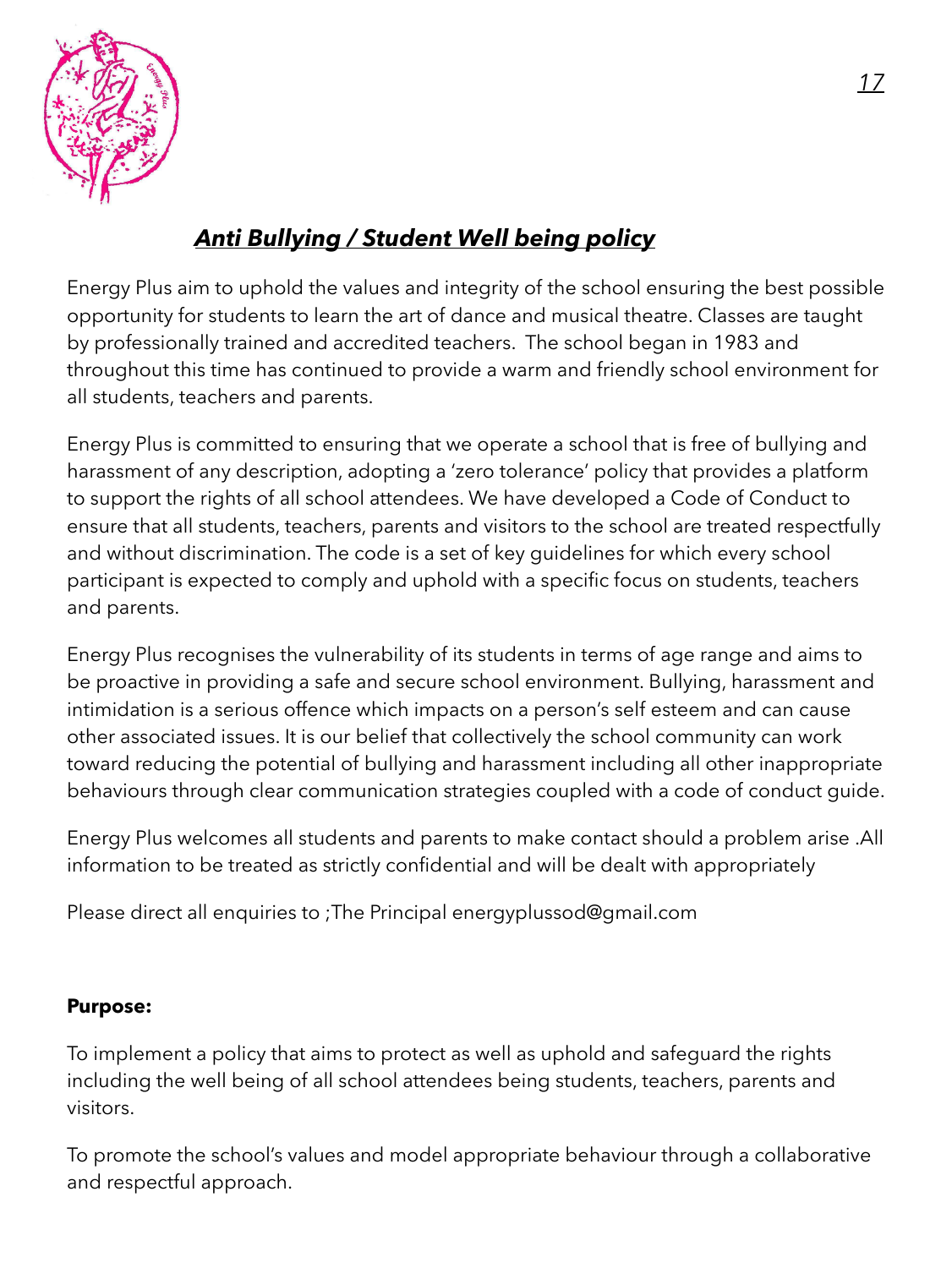

#### **Definition:**

Bullying is defined as persistent, unjustified behaviour by an individual or group, which infringes upon the rights of others and intends to physically or physiologically harm.

#### Bullying includes:

- Teasing or name calling
- Put downs or comparisons of a negative nature
- Spreading rumours
- Purposeful exclusion of others
- Disrespectful behaviour toward others
- Physical violence and/or threats to harm another person
- Cyber bullying via electronic devices used to abuse, harass or intimidate

The following conduct codes aim to inform and guide expectations of behaviour to promote a safe and positive learning environment that is free of bullying within the dance school community.

## **Student Code of Conduct:**

- For all students to be aware of the Energy Plus Anti Bullying, Student Well-being and Code of Conduct Policy set out by the school
- To abide by teacher guidelines and expectations at all times including listening without interruption and to not be disruptive during class time.
- To act in a manner that is respectful and courteous to all.
- To not deliberately exclude other students during class teaching times.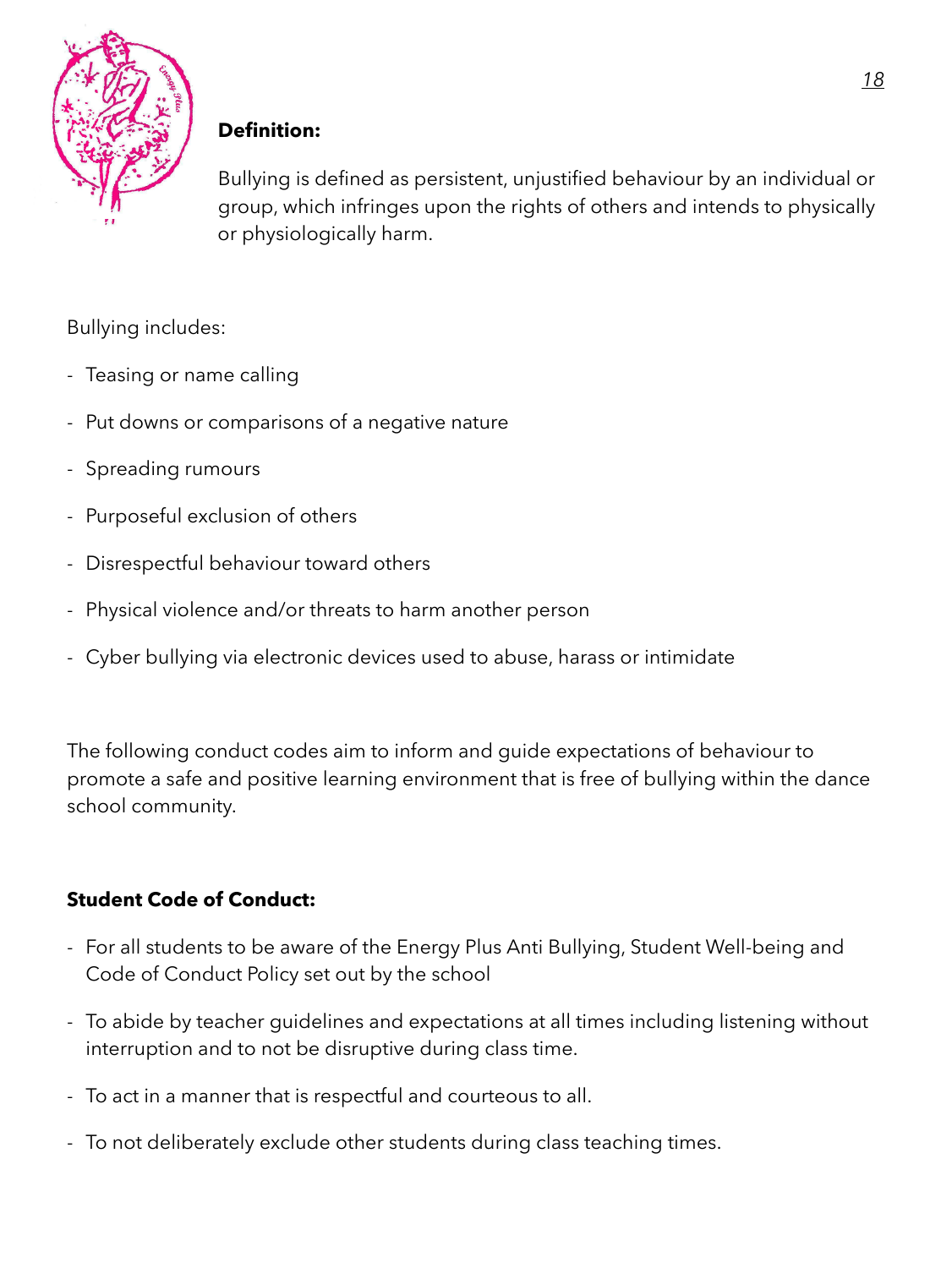

-To not ridicule or snigger at other students dancing skills or other.

-Be helpful and generous by supporting other student learning.

To not bully, harass or intimidate any other student.

- To not post messages on social media of a derogative nature in regards to any student, teacher or dancing discipline.
- Never threaten by way of physical violence another student or teacher.

**Please note:** *Knowledge and understanding will vary in accordance to age range and maturity in each individual student. It is therefore recommended that all parents discuss the code of conduct with their children/family to ensure the best possible understanding and knowledge of behavioural expectations in compliance with the policy as set out in the document.*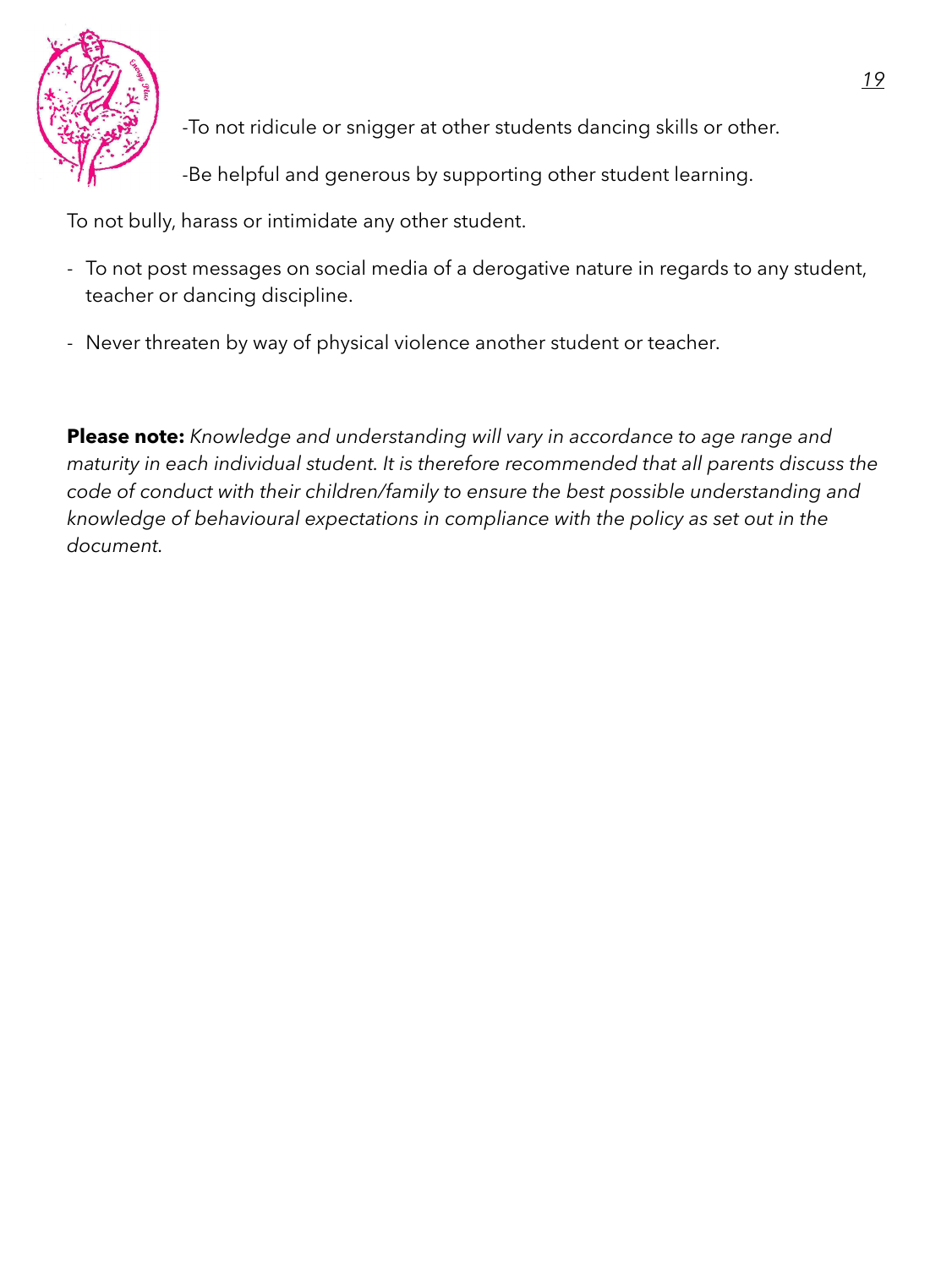

# *Data Protection/ Privacy Policy*

When you register for classes at Energy Plus, we collect contact information such as parent/guardian names, addresses, phone numbers, emergency contacts, email addresses and student information such as student names, birthdays and medical conditions. This information is needed to manage studio business and to contact parents/guardians from time to time. Applicants provide information voluntarily via the student record document (which can be found on our website or at the reception desk), and must be filled in when enrolling your child.

We maintain a database of photographs. Photographs may be published on our school website/Facebook/instagram pages or in our brochures, newsletters, local or national newspapers and similar school related productions. In the case of website, Facebook and instagram photographs, students names will not appear on the website as a caption to the picture without parental permission. If you or your child wish to have his/her photograph removed from the school website, brochure, newsletters etc, at any time, you should write to the school principal.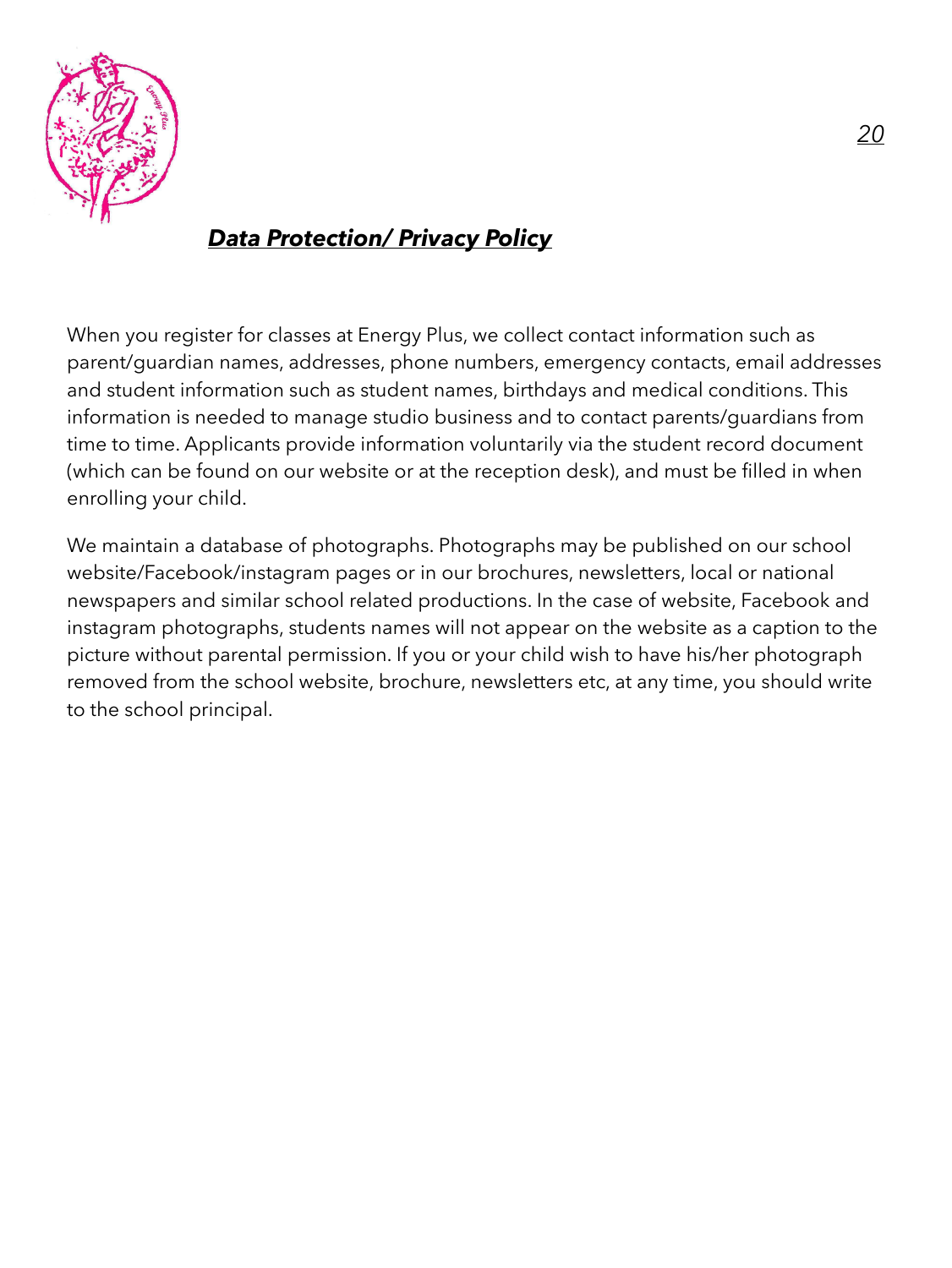

## *Student and Parent Use of Social Media*

The use of social media outlets is commonplace. This policy is intended to provide parents and students with guidelines for the use of social media regarding Energy Plus School of Dance.

- Please use common sense and discretion when posting.
- Never post anything that could compromise the self esteem of students who attend Energy Plus.
- Never post any negative comments about Energy Plus, our teachers, our students, our performances, or any events attended.
- Do not post videos of class rehearsals or performances without permission from Energy Plus.
- If it has been brought to our attention that there has been improper use of social media, you will be asked to remove the content and if not done so or if this continues to be a problem, it may result in the dismissal of the student.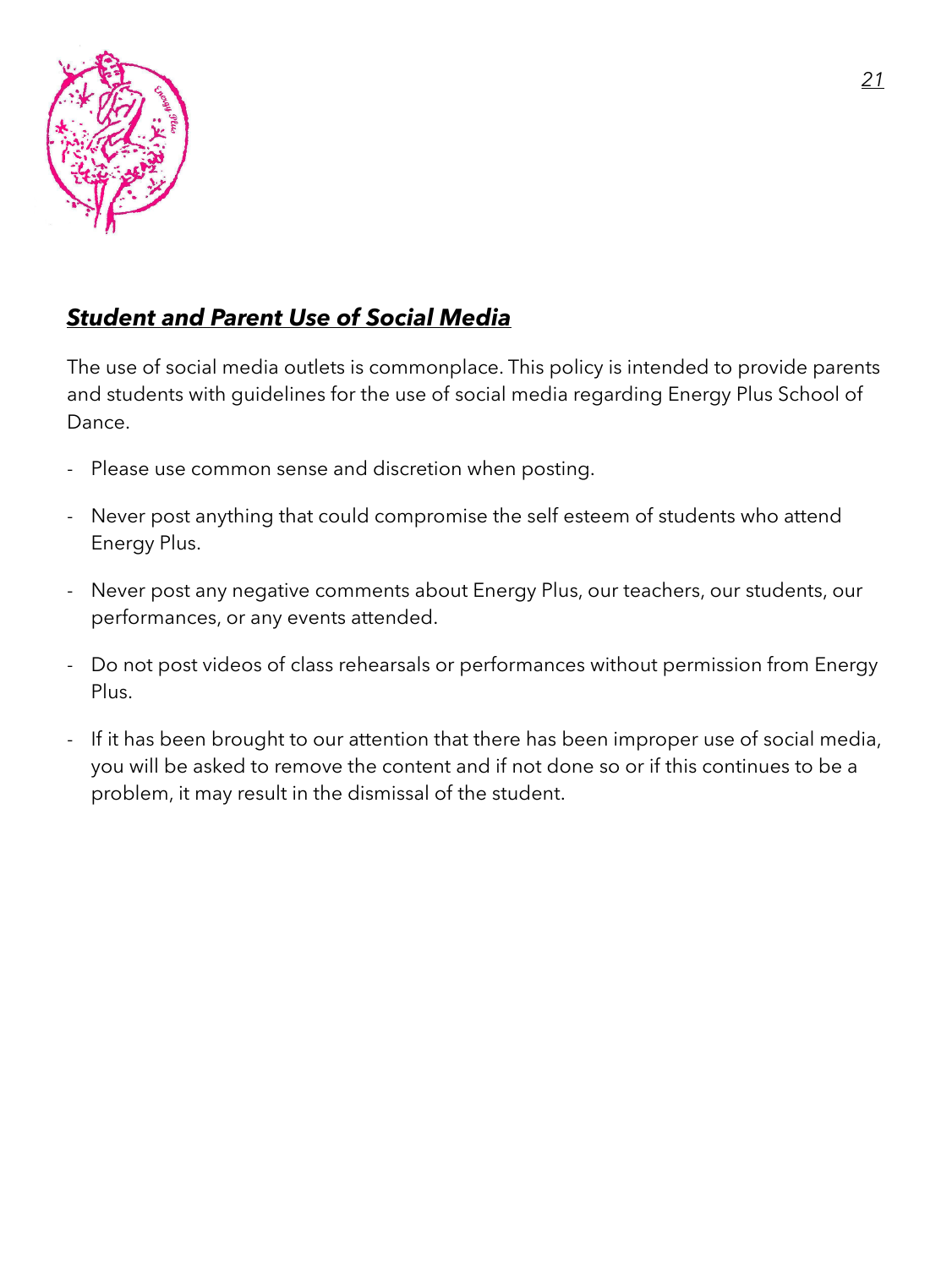

# *Child Protection Policy*

Energy Plus School of Dance aims to provide a happy and safe environment where children can learn. We are committed to a practice which protects children from harm. We are committed to safe guarding the welfare of all children and young people up to the age of 18 and recognise our responsibility to take all reasonable steps to promote safe practice and to protect children from harm, abuse and exploitation. Energy Plus School of Dance believes children have the right to be safe, secure and free from threat, regardless of gender, ethnicity, disability, sexuality or beliefs.

 We will act with integrity, treating children with respect, listening to their concerns and acting upon them.

Staff in this organisation accept and recognise our responsibilities to develop awareness of issues which cause children and young people harm.

At Energy Plus we believe:

- the welfare of each child is paramount.
- All children regardless of their age, culture, disability, gender, racial origin, religious beliefs and sexual identity have the right to protection from abuse.
- All suspicions and allegations of abuse will be taken seriously and responded to swiftly and appropriately.
- Everyone should be treated with respect and dignity.
- Bullying is not accepted or condoned.
- Action will be taken to stop any inappropriate behaviour.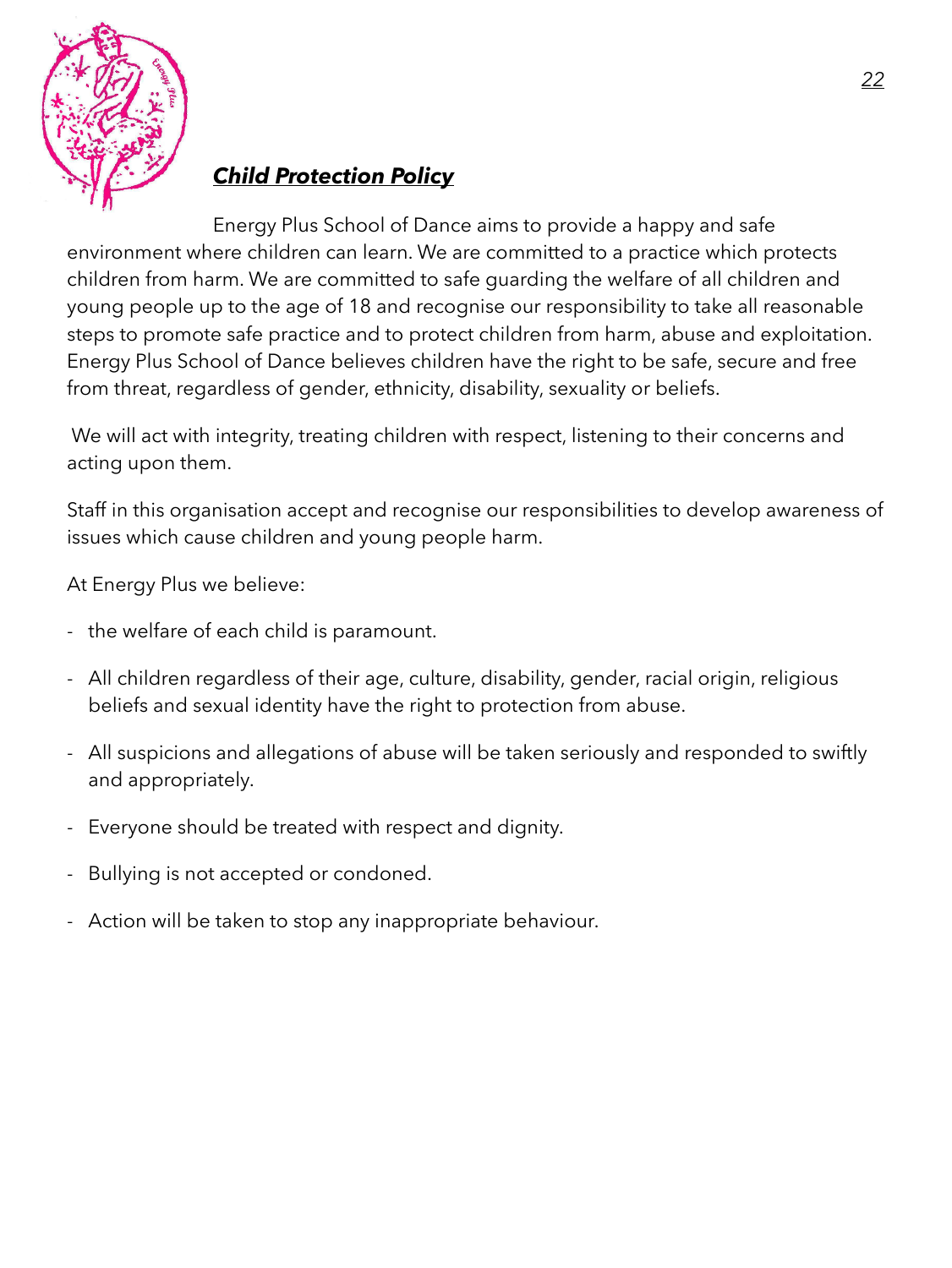

We will endeavour to safequard children and young people by

-Adopting child protection guidelines through a code of behaviour for staff.

-Sharing information about child protection and good practice with parents and teachers.

- Having a clear procedure for reporting allegations or abuse, sharing information about concerns with child protection agencies and involving parents and children appropriately.
	- Following carefully the procedures for recruitment, providing effective management for staff and volunteers.
- Following set rules regarding photography and filming.

### **Staff and teachers should be committed to:**

- Treating children and young people with respect and dignity.
- Valuing each child and young person.
- Encouraging our students to develop.
- Provide an example we would wish others to follow.
- Use appropriate language with children and young people and challenge any inappropriate language used by a young person, child or adult.
- Respect a young persons right to privacy.

## **Physical Contact:**

Staff and volunteers should never:

- Engage in sexually provocative or rough physical games.
- Do things of a personal nature for a child or young person that they can do for themselves.
- Allow or engage in inappropriate touching of any kind.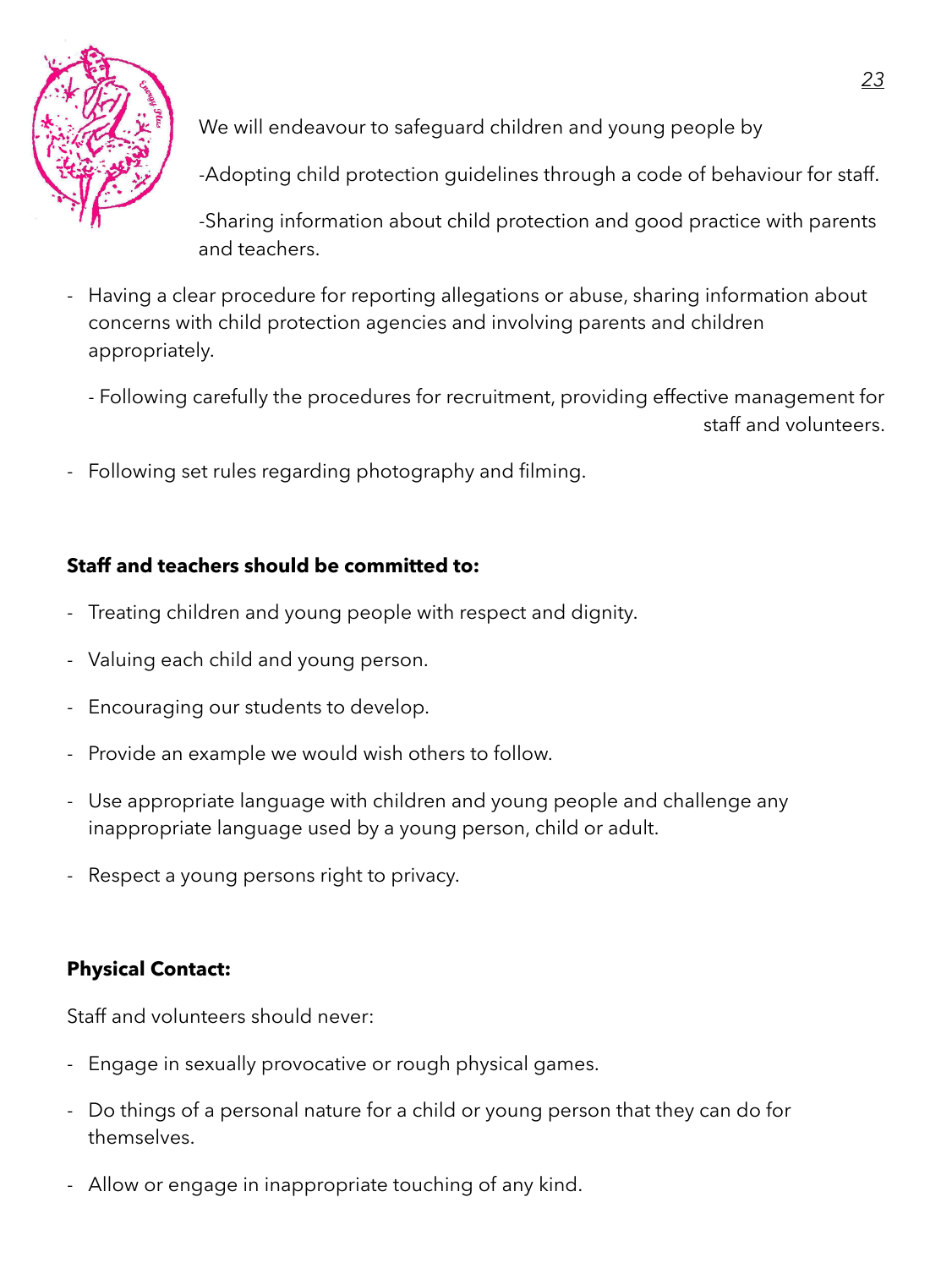

## **Sharing Information about Child Protection and Good Practice with Children, Parents and Staff:**

-Good communication is essential in any organisation. Every effort will be made to assure that should individuals have concerns, they will be listened

to and then taken seriously.

- We acknowledge some information is confidential and should only be shared on a strictly need to know basis.
- Energy Plus will aim to ensure that students have information about how and with whom they can share their concerns, complaints and anxieties.
- Parents/Guardians are ultimately responsible for their children's welfare. They should be assured that their children are involved with a credible organisation.
- Each member of staff will receive copies of our child protection policy.

### **Procedure for Reporting Allegations or Suspicions of Abuse:**

Energy Plus School of Dance has the following procedures in place to help any child who appears to be at risk or a victim of abuse. If a member of staff suspects either physical, sexual, emotional abuse or neglect of a child, then this should be reported to the principal. This information will be recorded and appropriate actions will be taken.

If a child reports either physical, sexual, emotional abuse or neglect to a member of staff this information will be recorded and reported to the principal. Appropriate action will be taken. In any case where an allegation is made or someone at Energy Plus has concerns, a record should be made. Details must include, as far as practical:

- Name of child or young person.
- Age
- Home Address
- Date of Birth
- Names and address of parents or quardians with parental responsibility.
- Phone numbers, if available.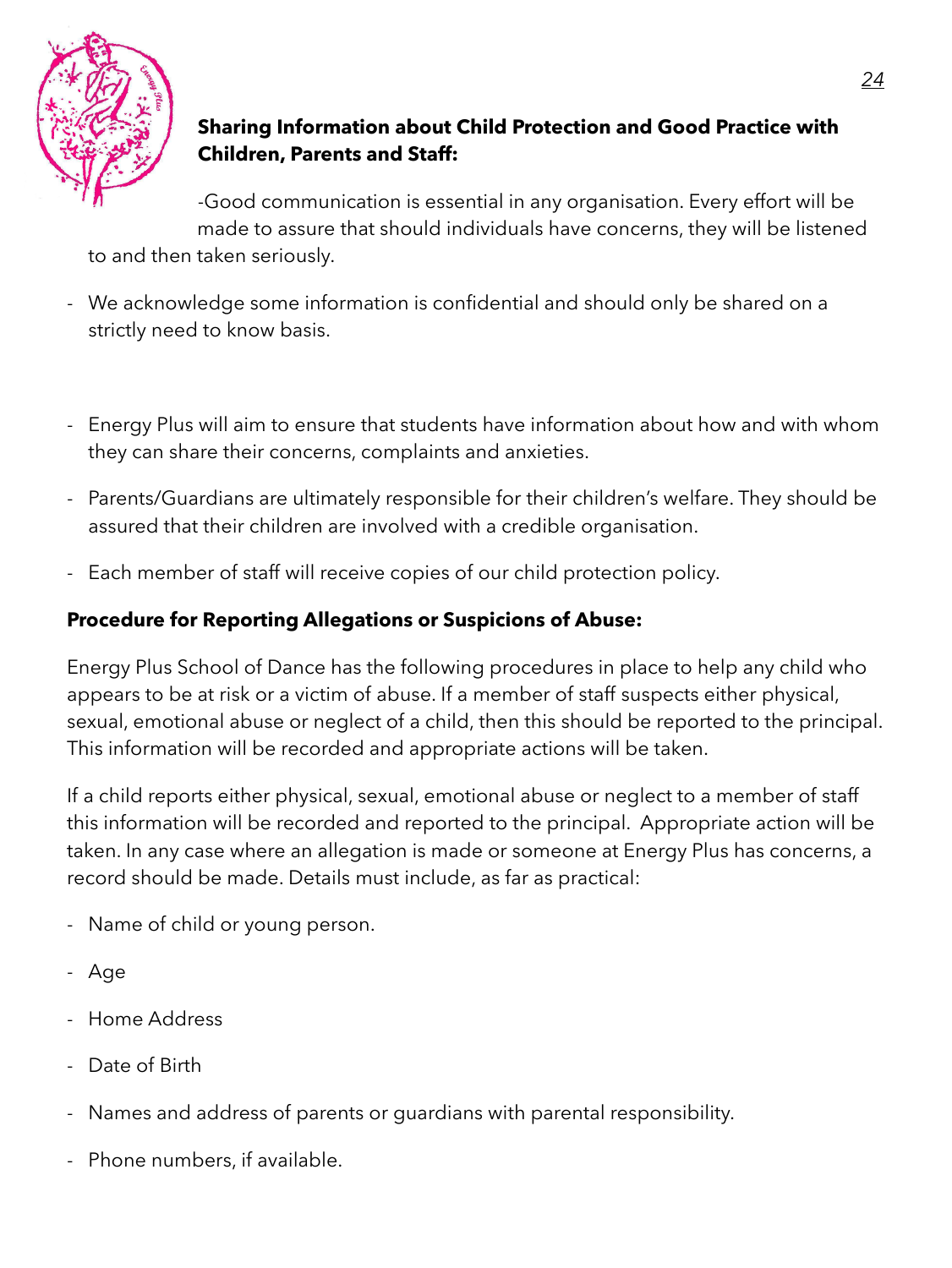

-Is the person making the report expressing their own concerns or passing on those of somebody else? If so, record details.

-What has prompted the concerns? Include dates and times of any specific incident.

- Has the child or young person been spoken to? If so, record what was said.
- Has anyone been alleged to be the abuser? If so, record details.
- Who has this been passed on to in order that appropriate action has been taken e.g. designated officer, principal, social services and Garda siochana.
- Has anyone else been consulted? If so, record details.

# **Disclosure:**

- Never guarantee absolute confidentiality, as child protection will always have precedence over any other issues.

- listen to the child rather than question him/her directly.
- Offer the child reassurance without making promises and take what the child says seriously.
- Allow the child to speak without interruption.
- Accept what is said- it is not your role to investigate or question.
- Remain clam.
- Alleviate feelings of guilt and isolation whilst passing no judgement.
- Advise that you will try to offer support, but must pass the information on.
- Explain what you have to do and whom you have to tell.
- Record the discussion accurately as soon as possible after the event.
- Use the Childs words or explanations, do not translate into your own words, in case you have misconstrued what the child was trying to say.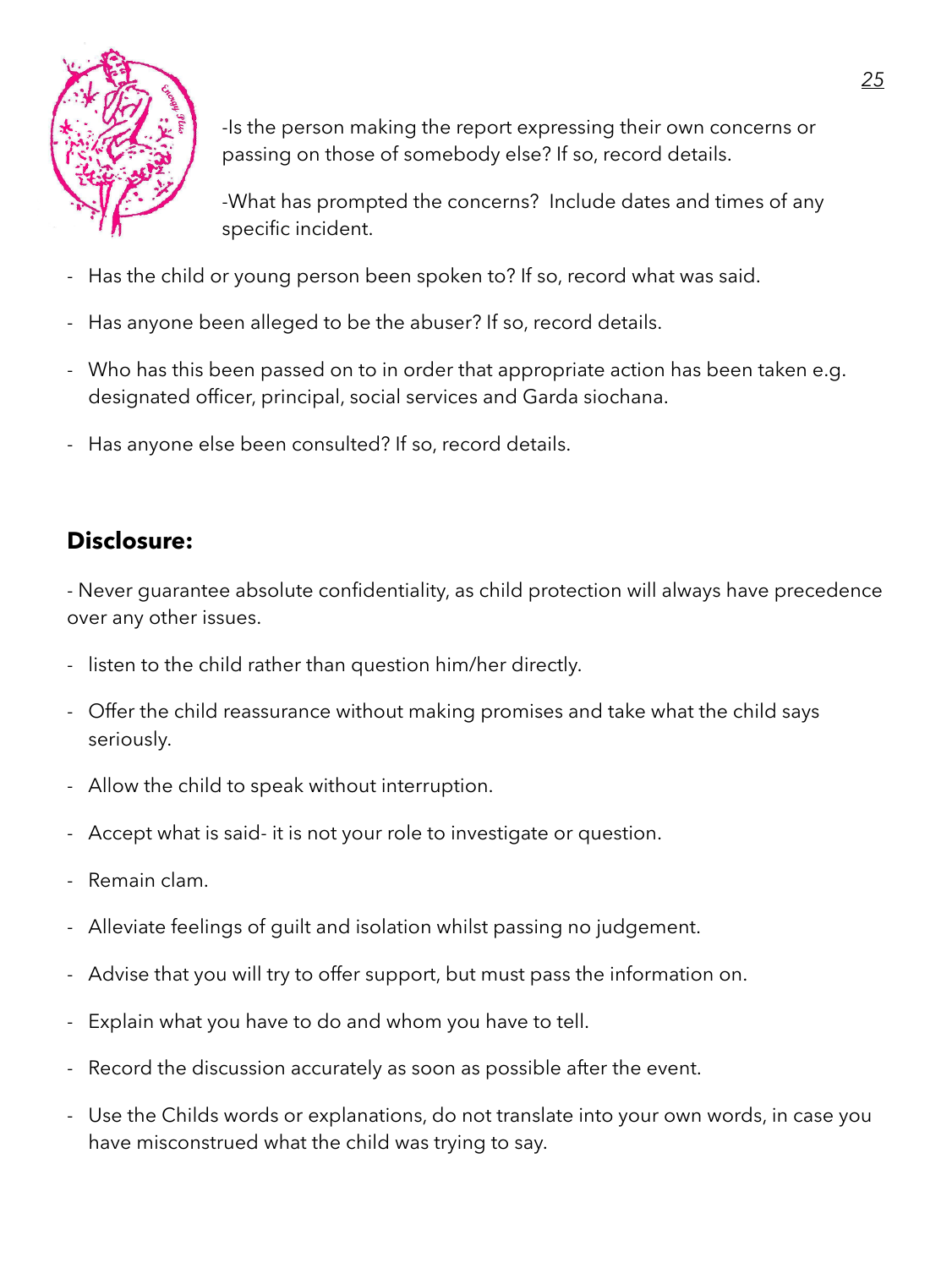

-Contact Energy Plus designated person for advice/ guidance (principal).

-The designated person may then discuss the concern/ suspicion with the relevant organistaion and if appropriate make a direct referral.

-Record any discussions or actions taken within the next 24 hours.

## **Procedures For Staff Recruitment:**

Energy School of Dance operates employment procedures that ensure highest priority is given to issues relating to child protection. Each teacher will be required to undergo a police check (Garda vetting/ DBS) as part of our recruitment policy.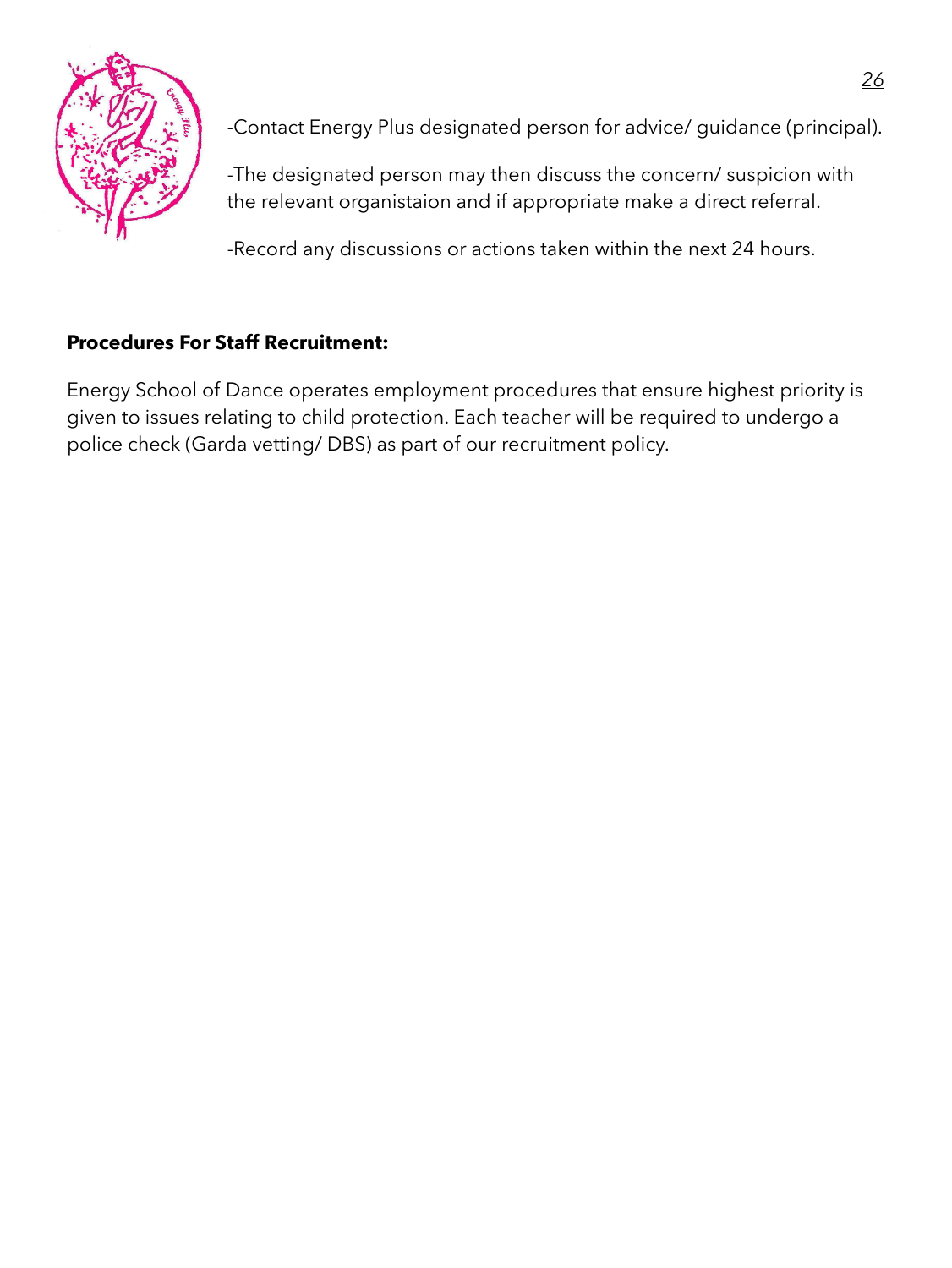

# *Covid 19 Studio Policies*

While in the building students, parents and staff are required to wear a mask in all areas where 2m social distancing is not possible.

## **What Energy Plus is Doing to Keep you Safe:**

- Temperature checks.
- Multiple hand sanitising stations.
- Cleaning studios after each class.
- Frequent cleaning of all common spaces throughout the day.
- Adhering to social distancing guidelines.
- Wearing face masks in recommended areas.
- For studio classes there will be no activities that require direct or indirect contact.
- Continuing to adhere to the most current guidelines to ensure the safety of students, parents and staff.
- Students, parents and staff exhibiting any signs of covid 19 are asked to stay home until a diagnosis of covid 19 has been ruled out.
- Class start and finish times will be staggered.
- Separate entrance/ exit to building and to studio.
- Parents, please drop and go to limit numbers in our small reception.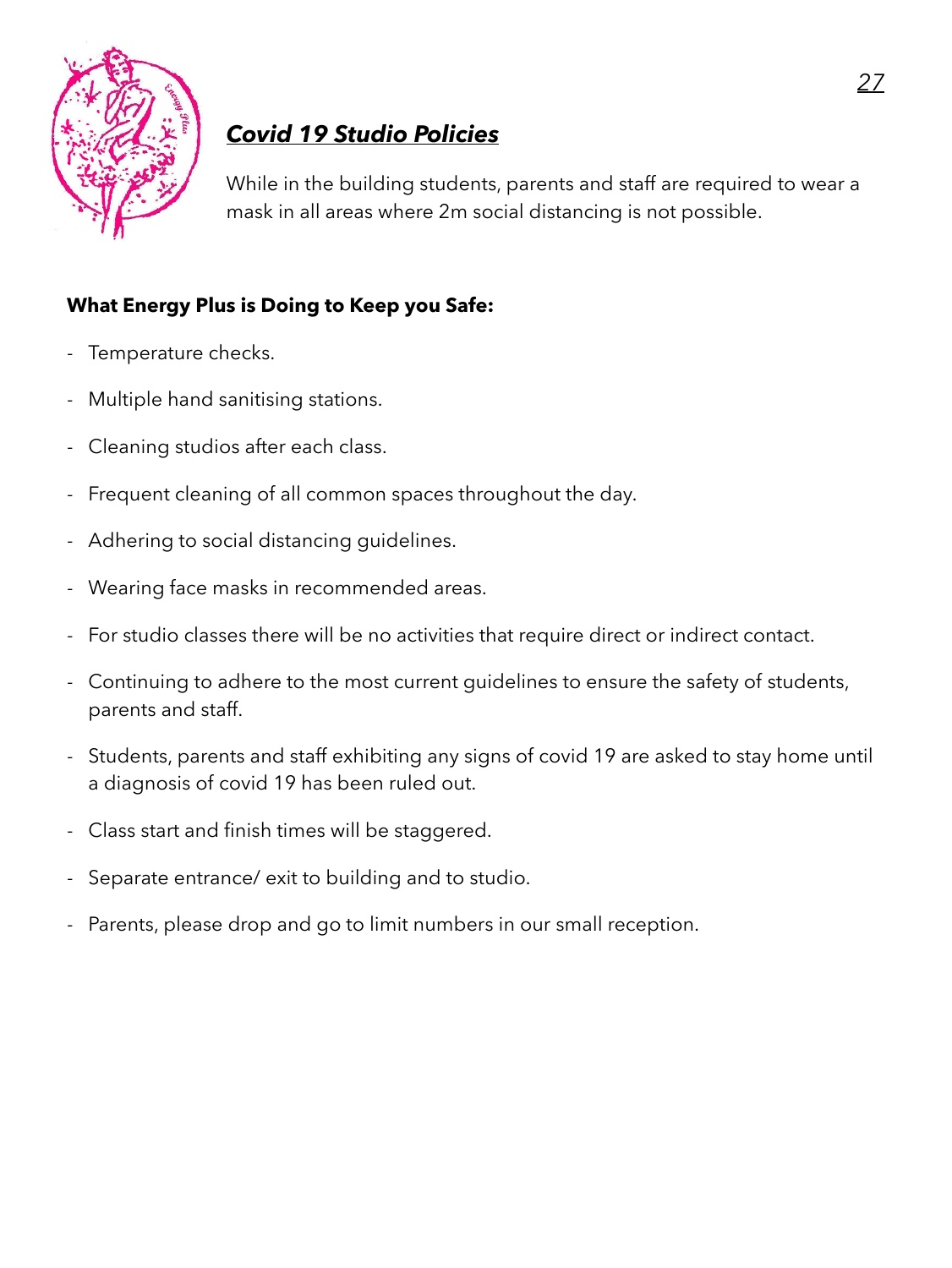

#### **What do Students Need to Know and Do?:**

- Students must arrive no more than 5 minutes before the class begins.
- Students should not have shown signs or symptoms of covid 19 in the past 14 days.
- Students showing any symptoms of covid 19 will be asked to go home and may return once a medical professional has ruled out covid 19.
- Students should not have had close contact with anyone who is sick within 14 days.
- Our changing room will not be available during covid 19.
- Students must arrive with their dance uniform on (under tracksuit).
- All students must bring a bag large enough to hold all their belongings, which must go straight into their bags as they take them off on entering the studio.
- Where possible, younger students up to grade 1 should arrive with tap shoes on.
- Older students must not wear dance shoes outside.
- All dancers should have hair tied up neatly to avoid face touching.
- All students should bring their own drinks (labelled).
- Our studio will be zoned to enable students social distancing.
- Students will enter the studio through the main studio door and exit through the office door.
- A member of staff will see the students in and out.

*-* Parents must come to the studio doors to collect students but please do not enter the building. It is so important that you are there to collect on time. If for some reason you cannot collect on time please txt / call us to let us know.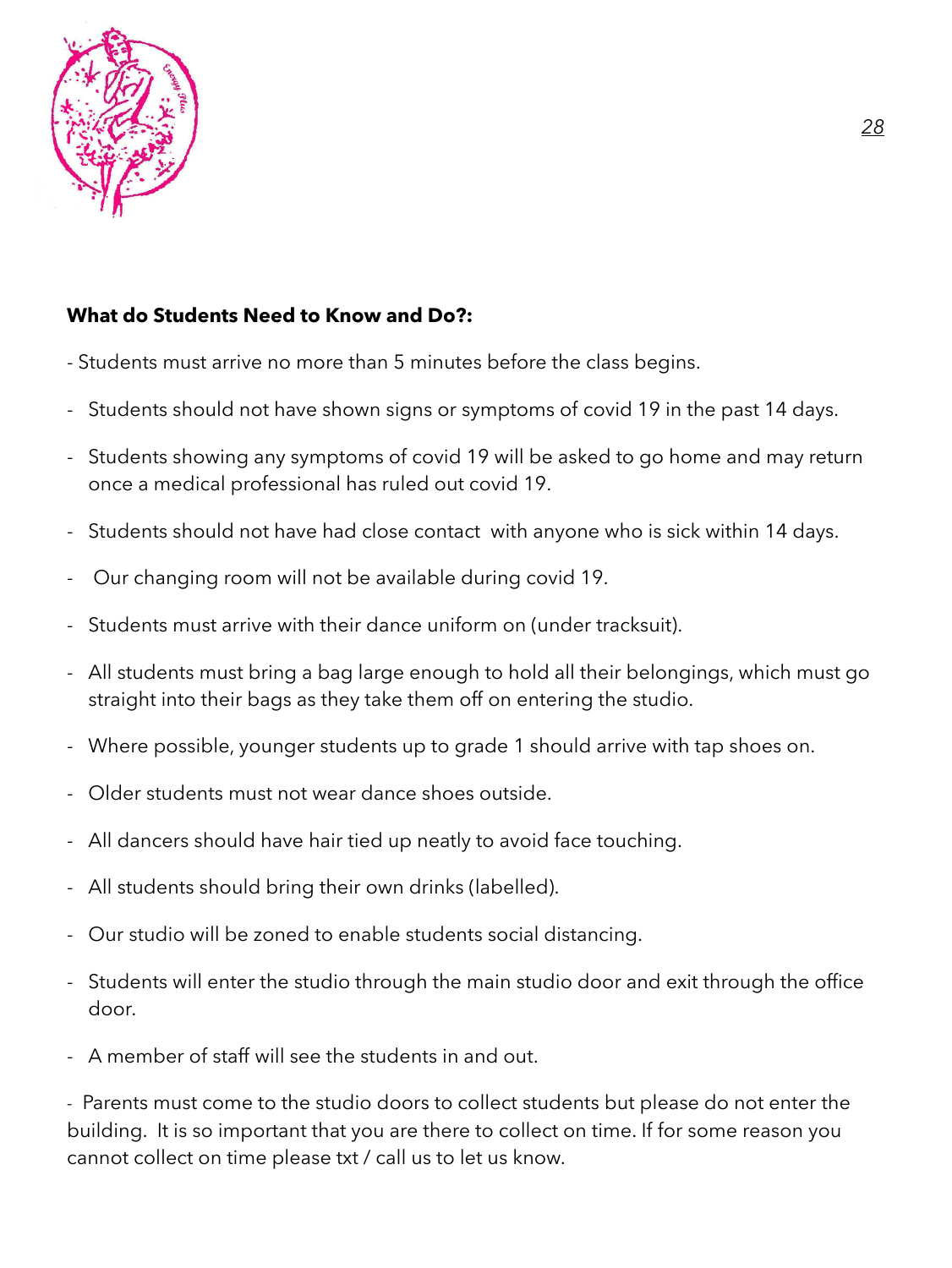

### **How do you feel today?**

Parents, please make sure that your child is well when coming to the studio. If your child has a temperature, sore throat or cough, please do not send them in. It is up to each Parent to make responsible and considerate decisions to ensure that their child is well when attending classes. Temperatures will be checked at the studio.

-Our Studio floor, ballet barres , door handles , bathrooms etc will be cleaned regularly between classes.

#### **Singing:**

We will be taking great care during our Musical Theatre classes to carefully position and distance students at all times , especially when singing.

Parents, please take the time to talk to your children about distancing. I know our students will adapt well to our new procedures and be delighted to get back into our studio....which is for many of our Energy Plus Family, their home from home.

#### **Payment:**

Payment can be made through bank transfer, details available on request.

OR

Any cash payments must be placed in an envelope and labelled with STUDENTS name. This must be brought into the studio by the student. Receipts will be distributed the following week.